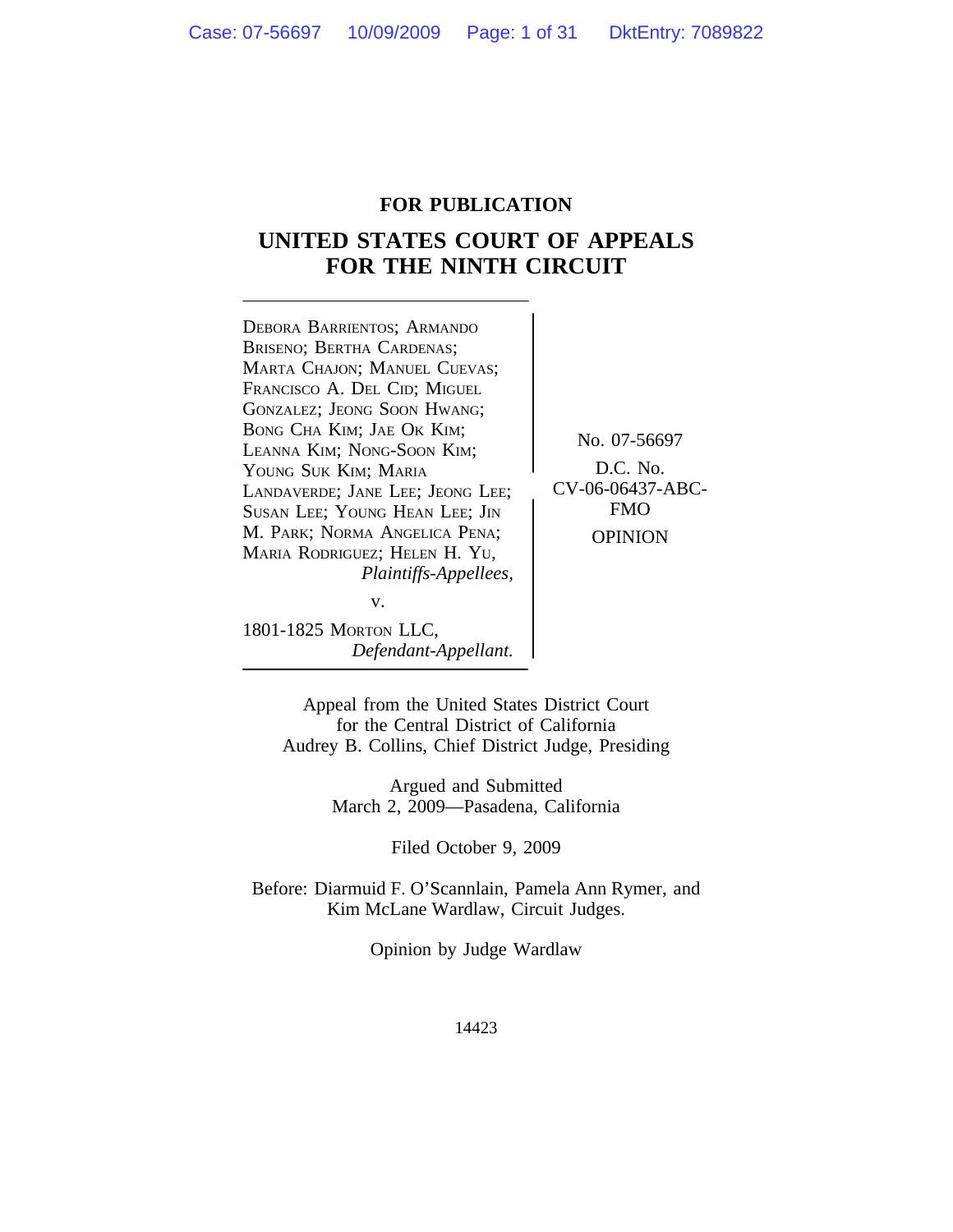#### **COUNSEL**

Chris J. Evans, Kimball, Tirey & St. John, LLP, Irvine, California, for appellant 1801-1825 Morton LLC.

Michael E. Soloff, Munger, Tolles & Olson, LLP, Los Angeles, California, A. Christian Abasto, Legal Aid Foundation of Los Angeles, Los Angeles, California, and James R. Grow, National Housing Law Project, Oakland, California, for appellees Debora Barrientos, et al.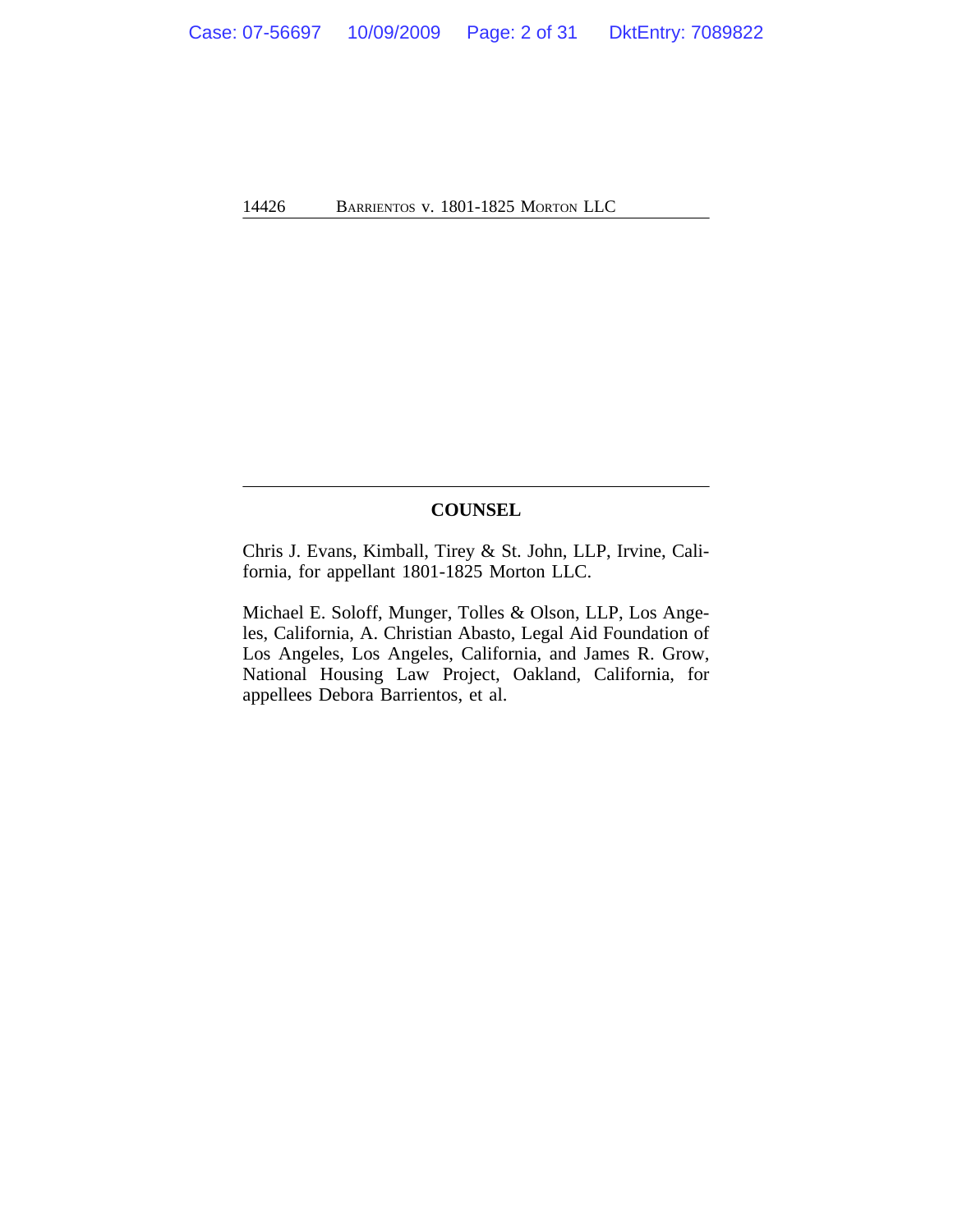Rockard J. Delgadillo and Gerald M. Sato, City Attorney's Office, Los Angeles, California, Julie Nepveu, AARP Foundation Litigation, Washington, DC, Helen R. Kanovsky, Nancy D. Christopher, Doris S. Finnerman, William C. Lane, and David M. Reizes, Office of the General Counsel Department of Housing & Urban Development, Washington, DC, and Tony West, Thomas P. O'Brien, Michael S. Raab, and Christine H. Kohl, Office of the Attorney General of the United States, Washington, DC, as amici curiae supporting affirmance.

Karen K. McCay and Stephen D. Pahl, Pahl & McCay, San Jose, C California, as Amicus Curiae supporting reversal.

#### **OPINION**

WARDLAW, Circuit Judge:

1801-1825 Morton LLC ("Morton"), a landlord subject to the Los Angeles Rent Stabilization Ordinance ("LARSO"), Los Angeles Municipal Code §§ 151.01 et seq., served notices of eviction upon tenants whose rent is subsidized by the federal government, because it desired to raise the rent on the apartment units. Though LARSO prohibits eviction for that purpose, Morton asserts that a U.S. Department of Housing and Urban Development ("HUD") regulation permits the eviction of an assisted tenant during the lease term for "good cause" grounds, which "may include [the] desire to lease the unit at a higher rental." 24 C.F.R.  $\S 982.310(d)(1)(iv)$ . We must decide whether HUD's "good cause" regulation preempts the operation of the City of Los Angeles's eviction control ordinance. We hold that it does not. We affirm the district court's grant of summary judgment in favor of the tenants, permanent injunctive relief, and award of attorney's fees.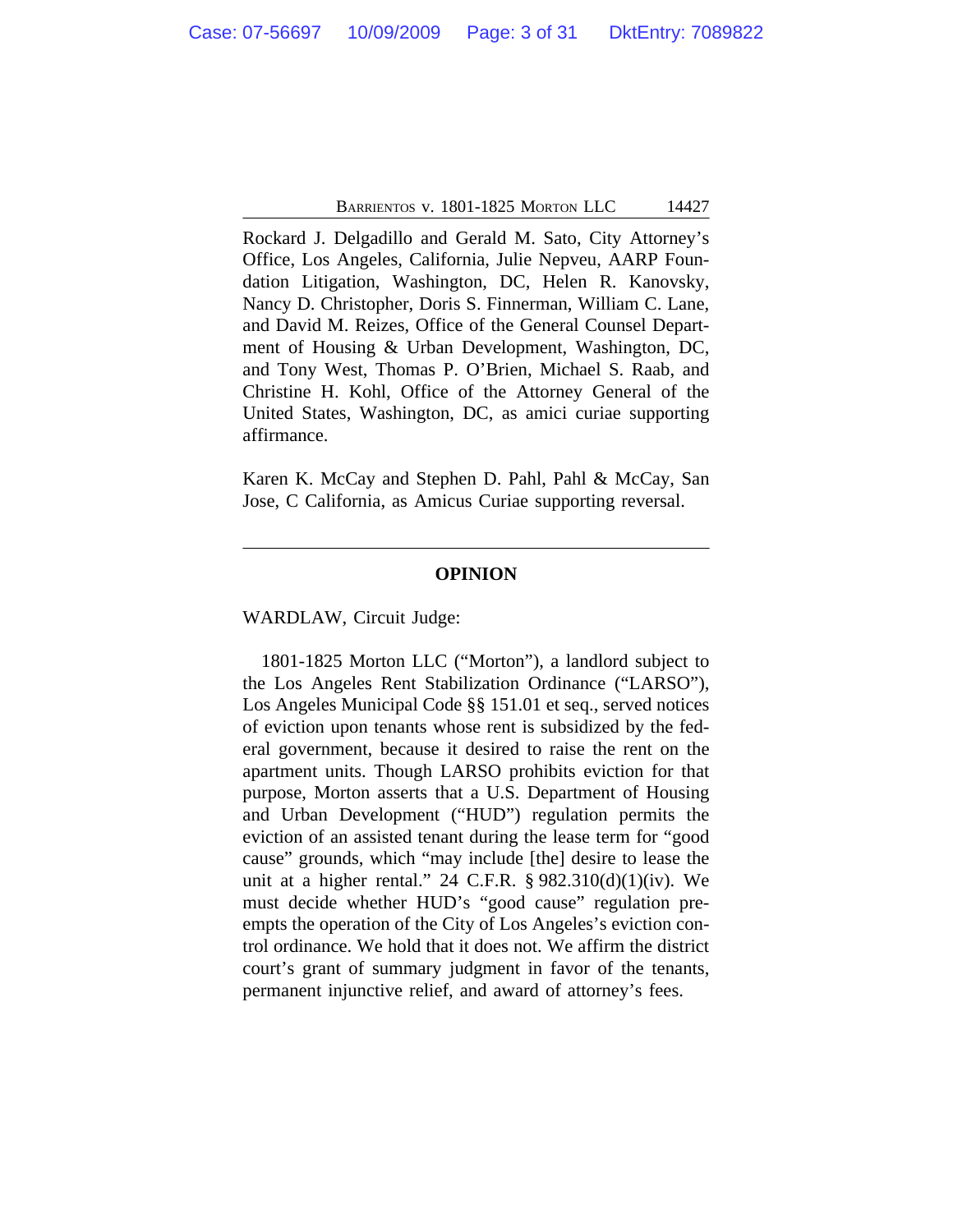#### **I. FACTUAL AND PROCEDURAL BACKGROUND**

#### **A. The Federal Assisted Housing Program**

The federal government provides rental assistance for low and moderate income families, the elderly, and the disabled through what is known as "the section 8 program." Congress added the section 8 program to the United States Housing Act of 1937 in 1974 by enacting the Housing and Community Development Act of 1974, Pub. L. No. 93-383, § 201(a), 88 Stat. 633, 662-66 (1974) (codified as amended at 42 U.S.C. § 1437f). The express congressional "purpose" of the section 8 program is "aiding low-income families in obtaining a decent place to live and . . . promoting economically mixed housing." 42 U.S.C. § 1437f(a). The program is managed federally by HUD, and administered locally by public housing authorities ("PHA"). Section 8 tenants must sign a lease and pay a portion of their income toward rent. The remainder of the rent charge is paid by PHA pursuant to a housing assistance payment ("HAP") contract between PHA and the owner, which mandates that a lease "shall be for a term of not less than [one] year," *id.* § 1437f(o)(7)(A), shall "contain terms and conditions that . . . are consistent with State and local law," *id.* § 1437f(o)(7)(B)(ii)(I), and "shall provide that during the term of the lease, the owner shall not terminate the tenancy except for serious or repeated violation of the terms and conditions of the lease, for violation of applicable Federal, State, or local law, or for other good cause," *id.*  $§ 1437f(o)(7)(C).$ 

There are two relevant variations of assisted housing tenant-based voucher subsidies. Under the standard housing choice voucher program, the voucher is portable. The tenant may choose to live in any property if the landlord agrees to accept the voucher and comply with the applicable regulations. The government subsidy is limited to the difference between the amount the family is required to contribute and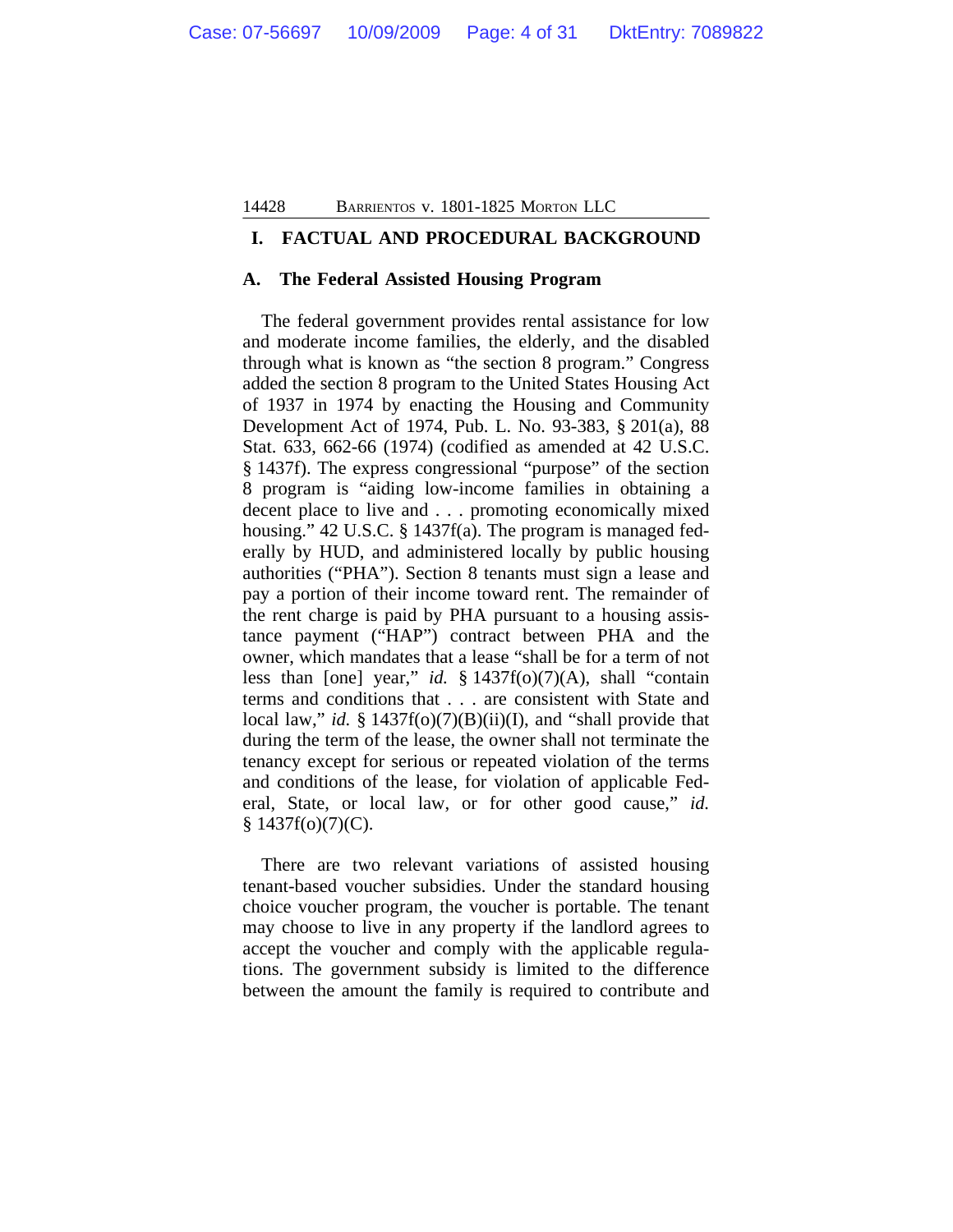the payment standard established by PHA based on fair market rents for the area. *Id.* § 1437f(o)(1)(B), (o)(2)(A)-(B).

The second program is called the enhanced voucher program, a recent legislative creation aimed at keeping tenants in their homes despite changing market conditions. Beginning in the 1960s, the federal government subsidized and insured mortgage loans for the construction of housing for assisted tenants ("section 236 program"). *See* Housing and Urban Development Act of 1968, Pub. L. No. 90-448, §§ 201(a), 236(a)-(g), 82 Stat. 476, 498-503 (codified as amended at 12 U.S.C. § 1715z-1 (2000)). Owners of the housing were allowed to prepay their loans after twenty years, at which time they could exit the assisted housing program. 24 C.F.R. § 221.524(a)(ii) (1970). In the 1980s, Congress became concerned that a large proportion of assisted housing would disappear from the market when owners prepaid their section 236 loans. To prevent massive relocation and an inadequate supply of assisted housing, Congress passed a number of laws aimed at restricting the prepayment option. *See* Low Income Housing Preservation and Resident Homeownership Act of 1990, Pub. L. No. 101-625, § 601(a), 104 Stat. 4079, 4249 (1990); Emergency Low Income Housing Preservation Act of 1987, Pub. L. No. 100-242, Title II, 101 Stat. 1815, 1877-91 (1988). In 1999, however, Congress decided to take a different approach. It allowed landlords to prepay their mortgages but increased the available subsidy to fair market value so as to allow the subsidized tenants to remain in the same apartment after prepayment. *See* Pub. L. No. 106-74, § 538, 113 Stat. 1047, 1122-24 (1999) (currently codified as amended at § 1437f(t)).<sup>1</sup> Thus, the enhanced voucher authority provides that "the assisted family may elect to remain in the same project in which the family was residing on the date" the loan was

**<sup>1</sup>**Relevant amendments were enacted by the Military Construction Appropriations Act of 2001, Pub. L. No. 106-246, § 2801, 114 Stat. 511, 569 (2000), to clarify specifically that "the assisted family may elect to remain in the same project" to receive increased government assistance.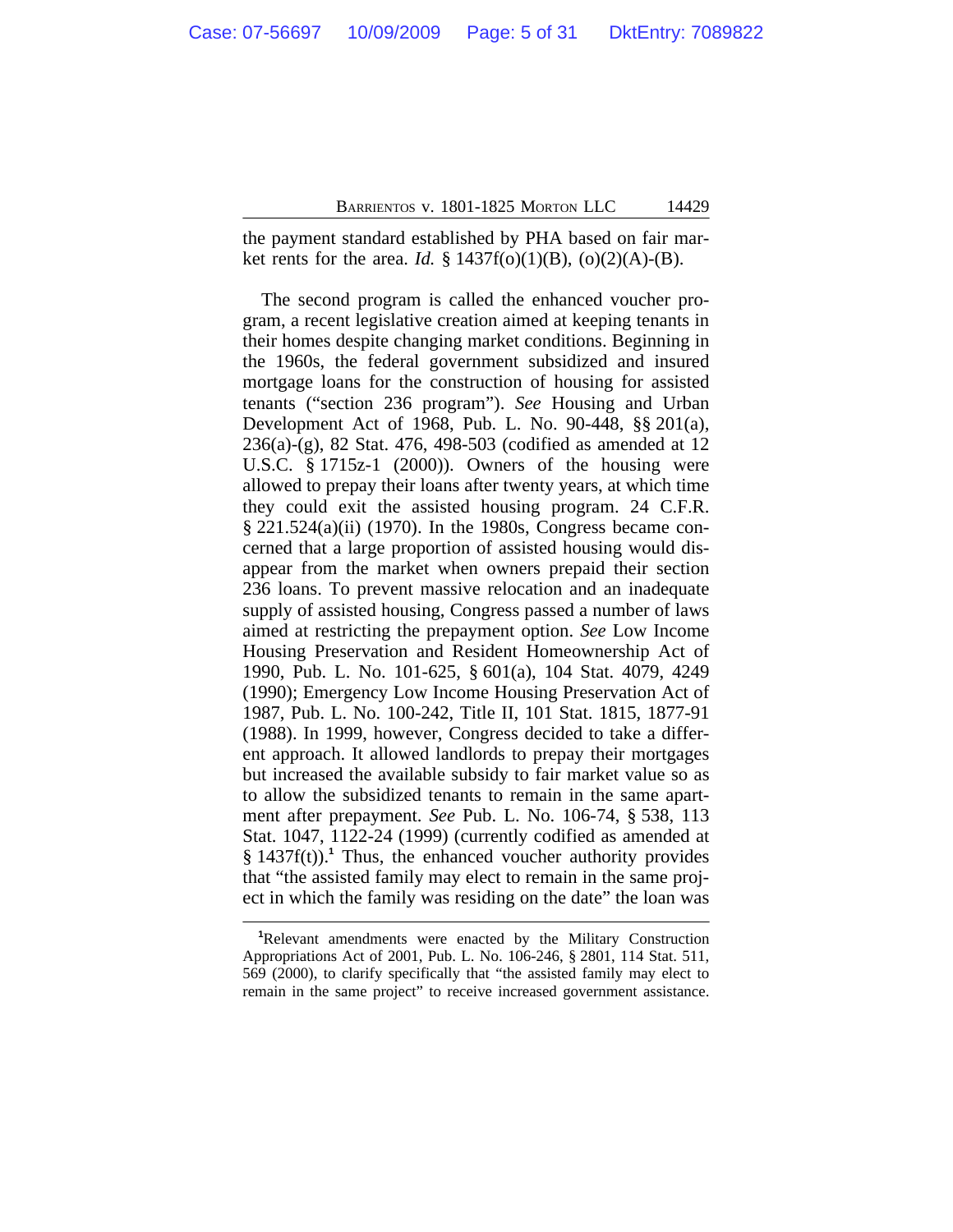prepaid, and that the government will pay the difference between "rent for the dwelling unit" and the tenant's required contribution "during any period the family makes such an election and continues to so reside" even as "rent may be increased from time-to-time."  $42 \text{ U.S.C. }$   $\S$  1437f(t)(1)(B).

As evidenced by the congressional statement of purpose, Congress and HUD have been perennially concerned about making assisted housing available and affordable, and a key means to that end is the creation of incentives for private owners to participate in the section 8 program. In legislation enacted in 1974, Congress protected tenants from arbitrary eviction by giving the local PHA the "sole right to give notice to vacate" and to evict the tenant. Housing and Community Development Act of 1974, Pub. L. No. 93-383, § 201(a), 88 Stat. 633, 664 (1974); *see also Swann v. Gastonia Hous. Auth.*, 675 F.2d 1342, 1345 n.2 (4th Cir. 1982). In response to owner complaints about this additional burden, HUD proposed in 1978 that Congress harmonize the private and assisted markets by eliminating PHA approval where "State or local law governing evictions affords adequate tenant protection." *Hearings Before the Subcomm. on Hous. & Cmty. Dev. of the Comm. on Banking, Fin. & Urban Affairs*, 95th Cong. 66-67 (1978) (statement of Patricia Harris, HUD Sec'y). Congress refused, noting that "adoption of the proposal would leave section 8 tenants to rely on state and municipal laws for protection, and the committee does not feel that HUD has provided ample information on the extent to which this protection would be sufficient." S. Rep. No. 95- 871, at 15 (1978), *reprinted in* 1978 U.S.C.C.A.N. 4773, 4788. To ameliorate the burden on owners within the bounds of existing law, HUD issued a proposed regulation that required PHA to proceed with issuance of the eviction notice in accordance with State and local law as long as grounds to do so existed. 45 Fed. Reg. 72,697, 72,697-99 (Nov. 30, 1980).

In 1981, HUD again proposed that Congress remove the PHA approval requirement and legislate that state and local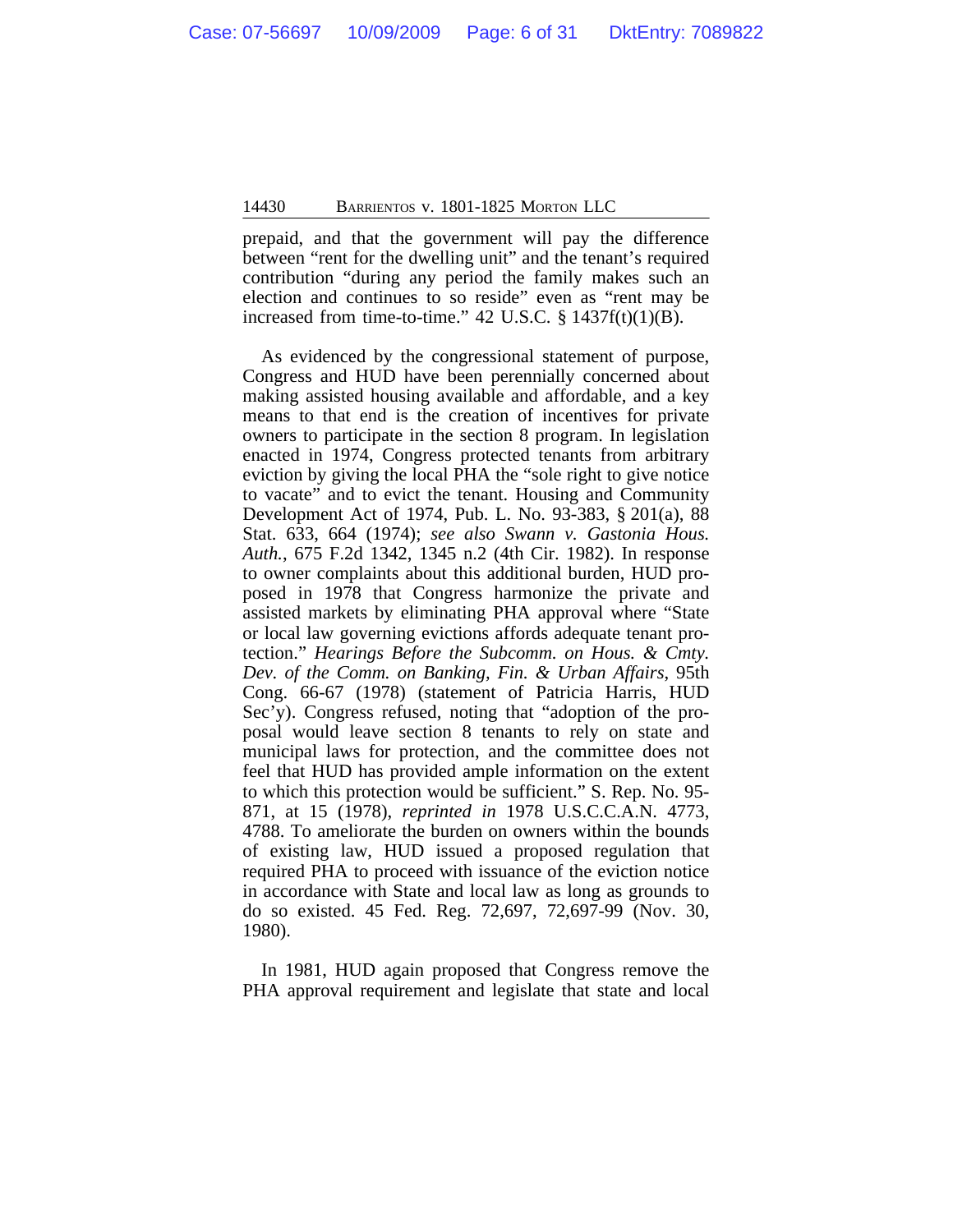law govern assisted tenants' procedural and substantive rights. *Hearings Before the Subcomm. on Hous. & Cmty. Dev. of the Comm. on Banking, Fin. & Urban Affairs*, 97th Cong. 459 (1981). While the Senate agreed to eliminate the PHA requirement and make "procedural and substantive rights of the assisted tenant  $[s]$ ... the same as those applicable to nonsubsidized tenants" in order to "encourage more owners to participate," S. Rep. No. 97-139 (1981), *reprinted in* 1981 U.S.C.C.A.N. 396, 552, the House—apparently unsure that state and local law would provide sufficient protection—did not. Congress reached a compromise later that year by eliminating the PHA approval requirement but explicitly amending the Senate's version to add that "the owner shall not terminate the tenancy except for serious or repeated violation of the terms and conditions of the lease, applicable State, local or Federal law, or for other good cause." H.R. Rep. No. 97-208, at 694-95 (1981) (Conf. Rep.), *reprinted in* 1981 U.S.C.C.A.N. 1010, 1053 (codified as amended at 42 U.S.C.  $\S 1437f(d)(1)(B)(ii)$ . This new condition barring owners from evicting a tenant mid-lease or from refusing to renew a lease without cause became known as the "endless lease" requirement.

HUD issued an interim implementing rule in 1982, withdrawing its earlier regulation permitting termination on thirty days' notice, and specifying that good cause was needed to terminate a tenancy mid-lease or to refuse to renew. 47 Fed. Reg. 33,497, 33,498 (Aug. 3, 1982). It excused the owner from the "good cause" requirement if it wished to withdraw a unit from the section 8 program at the end of the lease term. *Id.* at 33,499. Finally, it expressly refused to define "good cause," providing that "[a]pplication of the statutory standards to particular cases should be determined by the courts" on a case-by-case basis. *Id.*

HUD's final rule, issued in 1984, continued to require "good cause" for all mid-lease terminations and nonrenewals. 49 Fed. Reg. 12,215, 12,231 (March 29, 1984). In addressing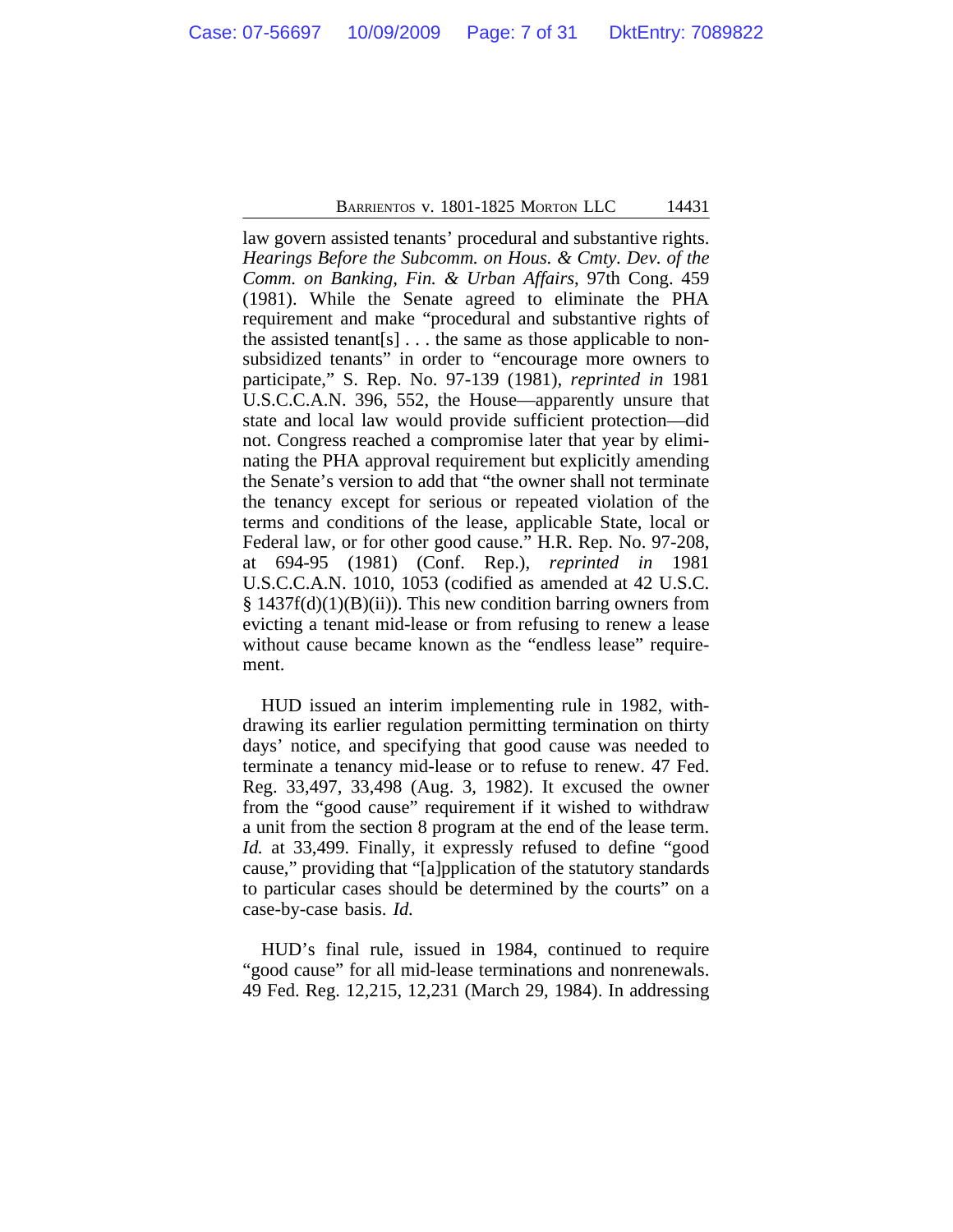owners' comments about the creation of a " 'perpetual tenancy' terminable only for cause," HUD noted that it "shares the concern that [the new requirement] could reduce the desire of private landlords to offer units for rental under the program," but that "the program options open to [HUD] must accord with the 1981 statutory prohibition of a termination of tenancy in section 8 existing housing other than for statutory good cause grounds." *Id.* It further indicated its desire to keep "[t]enancy requirements . . . as simple as possible, with minimal demands on the owner beyond the normal requirements of an unsubsidized tenancy." *Id.* at 12,233. Finally, it indicated "that a comp[re]hensive regulatory definition of good cause . . . is neither possible nor desirable," and, therefore, "[t]he good cause category should remain open to case by case determination by the courts." *Id.* However, for the first time, HUD chose to provide "examples of 'other good cause,' " including among them "a business or economic reason for termination of the tenancy (such as . . . desire to rent the unit at a higher rental)." *Id.* at 12,233-34. This definition is currently codified at 24 C.F.R.  $\S$  982.310(d)(1)(iv), the federal regulation before us.

In 1994, the National Apartment Association commissioned a report by Abt Associates on assisted housing ("Abt Report"). It recommended "making the Section 8 process as similar to regular market operations as possible" by eliminating the "good cause" requirement for nonrenewal and retaining protections provided to all renters in the local jurisdiction. Thereafter, landlord groups pushed for the adoption of the Abt Report's recommendations, including the elimination of the "endless lease" provision, claiming that "[s]ection 8 families should get all the protections that their nonsubsidized friends and neighbors receive but no greater protections." *Hearing on H.R. 2406 Before Subcomm. on Hous. & Cmty. Opportunity of Comm. on Banking, Fin. & Urban Affairs*, 1995 WL 602577 (Oct. 13, 1995) (testimony of Christina L. Garcia, Vice President of Wildwood Mgmt. Group, Inc.).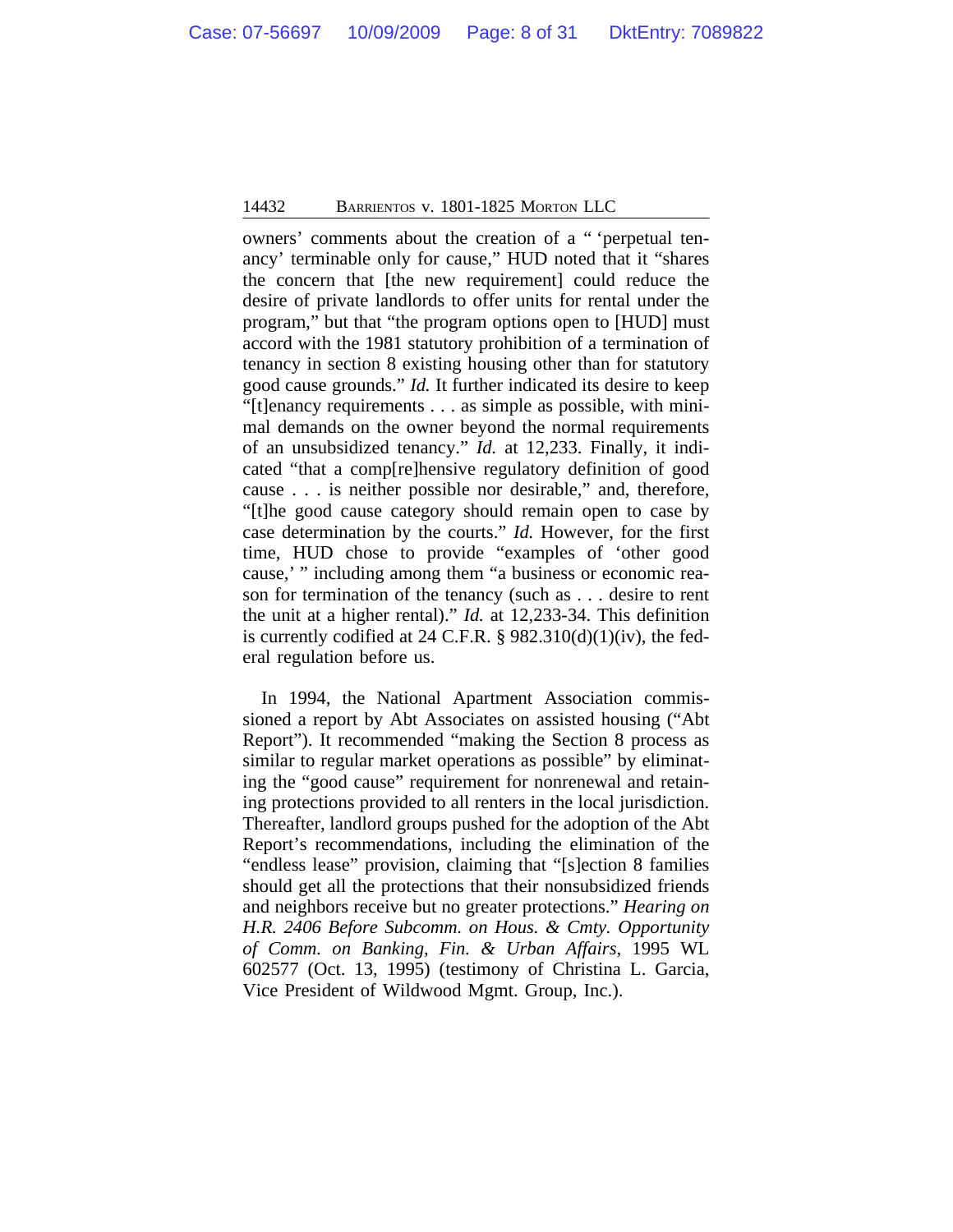HUD's 1995 final rule provides that the "good cause" requirement applies "during the term of the assisted lease," but not "after a termination of the assisted lease," 60 Fed. Reg. 34,660, 34,673 (July 30, 1995), and emphasizes that its regulation strikes a "reasonable balance between the interest of the assisted tenant and the owner" because "the lease protects the tenant against arbitrary and ungrounded termination by the owner," while "the owner is not locked in, but may terminate the tenant for lease violation or other good cause," including a "business or economic reason," *id.* at 34,674.

In 1996, Congress repealed the "endless lease" provision by eliminating the "good cause" requirement for nonrenewal, though it retained the requirement for termination of a tenancy during the term of the lease. Pub. L. No. 104-134, § 203(c)(2), 110 Stat. 1321, 1321-281 (1996). In 1998, Congress made the 1996 changes permanent. Pub. L. No. 105- 276, §§ 545, 549(a), 112 Stat. 2461, 2596-604, 2607-09 (1998). The current governing statute provides that "during the term of the lease, the owner shall not terminate the tenancy except for serious or repeated violation of the terms and conditions of the lease, for violation of applicable Federal, State, or local law, or for other good cause." 42 U.S.C. § 1437f(o)(7)(C). In 1999, HUD issued final implementing regulations, leaving its definition of "good cause" unchanged. 64 Fed. Reg. 56,894 (Oct. 21, 1999). Thus, the relevant HUD regulation currently provides that " '[o]ther good cause' . . . may include, but is not limited to . . . [a] business or economic reason for termination of the tenancy (such as sale of the property, renovation of the unit, or desire to lease the unit at a higher rental)." 24 C.F.R.  $\S 982.310(d)(1)(iv)$ . The regulations also provide that "[d]uring the initial lease term, the owner may not terminate the tenancy for 'other good cause,' . . . based on . . . a business or economic reason," *id.* § 982.310(d)(2), and that the initial lease term must be at least one year, *id.* § 982.309(a)(1).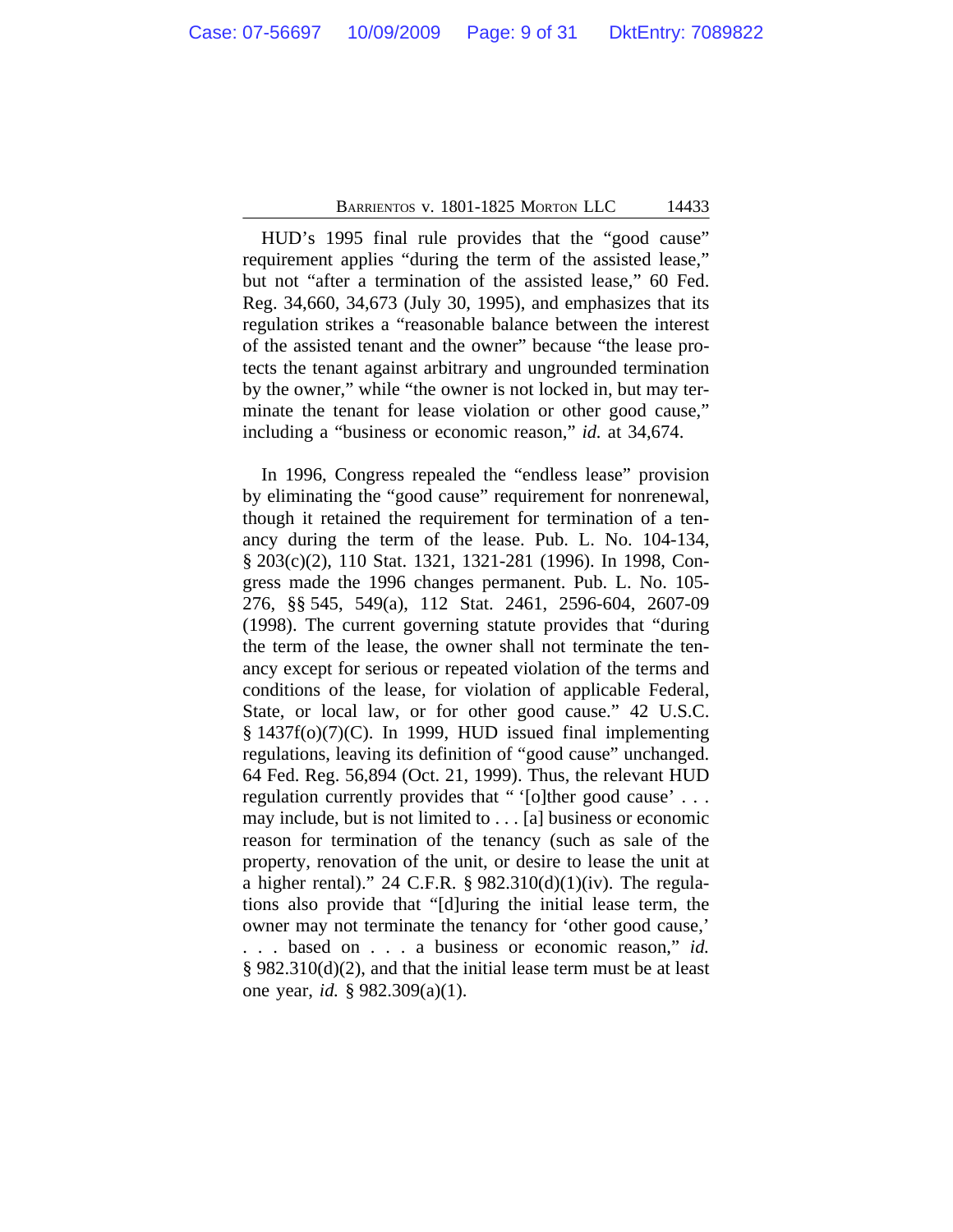#### **B. LARSO**

The City of Los Angeles adopted LARSO in 1979. It is a comprehensive rent and eviction control ordinance, which creates an exception to the general rule allowing "no-cause" terminations at the end of a lease term. Its express purpose is to "regulate rents so as to safeguard tenants from excessive rent increases, while at the same time providing landlords with just and reasonable returns from their rental units." L.A. Mun. Code § 151.01. Under LARSO, landlords and tenants may set the initial terms of the tenancy, including the rental rate, *id.* at § 151.06C, but thereafter, the landlord may only increase the rent in small increments each year, absent special permission, *id.* § 151.06D. Most importantly, LARSO restricts possible grounds for eviction to thirteen enumerated reasons, including violation of material terms of the lease, damage to property, or criminal activity. *Id.* § 151.09A(1)-(7). The only business-related reasons are renovation, removal of the unit from the rental market, or placement of a family member or resident manager into the unit. *Id.* § 151.09A(8)-(11). Expiration of the lease term or the desire to raise rent to current market levels with a new tenant are not permissible grounds for eviction. Through "vacancy decontrol," however, when a tenant voluntarily leaves or is lawfully evicted, the landlord may raise the rent to market levels. *Id.* § 151.06C. Though some public housing is exempt, LARSO specifically applies to "rental units for which rental assistance is paid pursuant to the Housing Choice Voucher Program codified at 24 CFR part 982." L.A. Mun. Code § 151.02 Rental Units (5).

#### **C. Factual and Procedural Background**

The parties have stipulated to the relevant facts. Appellees are twenty-two low-income tenants ("Tenants") residing in "Morton Gardens," an apartment complex in Los Angeles, California, managed by Appellant 1801-1825 Morton LLC. All Tenants reside in apartments covered by LARSO. The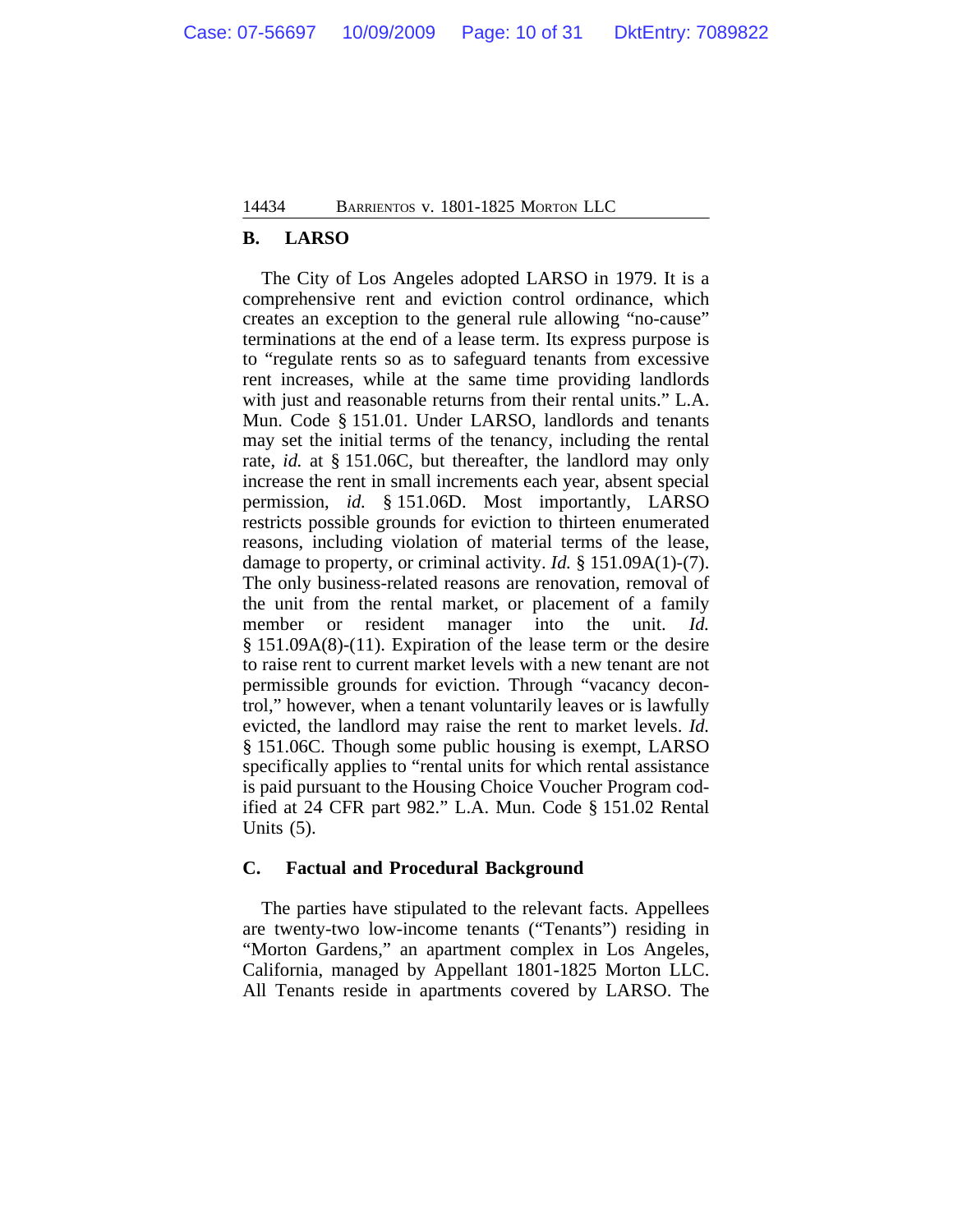building of Morton Gardens was financed through a section 236 loan, which was prepaid in 1998. Sixteen of the Tenants were residing in Morton Gardens at that time and received enhanced voucher subsidies ("Enhanced Voucher Tenants"). The other six Tenants, who moved into Morton Gardens after the prepayment, rent their apartments with the standard housing choice vouchers ("Standard Voucher Tenants"). The Housing Authority for the City of Los Angeles ("HACLA") administers Tenants' subsidies pursuant to HAP contracts with Morton.

On March 31, 2006, Morton served each Tenant with a Notice of Withdrawal from Section 8 Assisted Housing Program and Notice of Change in Terms of Your Tenancy, informing Tenants of its intention to "remove the Subject Premises from the Federally Assisted Section 8 Housing Program" and "to rent the unit at market rents" ("Withdrawal Notices"). Responding to Tenant complaints, HACLA and the Los Angeles Housing Department informed Morton that, absent the Tenants' consent, the HAP contracts could be terminated only upon lawful eviction of the Tenants under state and local law. Morton therefore rescinded the Withdrawal Notices and issued Ninety Day Notices to Terminate Tenancy ("Eviction Notices"). The Eviction Notices informed Tenants that

[t]he grounds for termination of your tenancy are based upon paragraph 8 of your housing assistance payments contract and 24 CFR  $982.310(d)[(1)](iv)$ , which allows the landlord to terminate the rental agreement for a business or economic reason, including but not limited to, the desire to opt-out of the Tenant Based Section 8 Program and or the desire to lease the unit at a higher rental rate. Prior to the service of this notice, the landlord made a business decision to no longer participate in the Section 8 voucher program for your unit.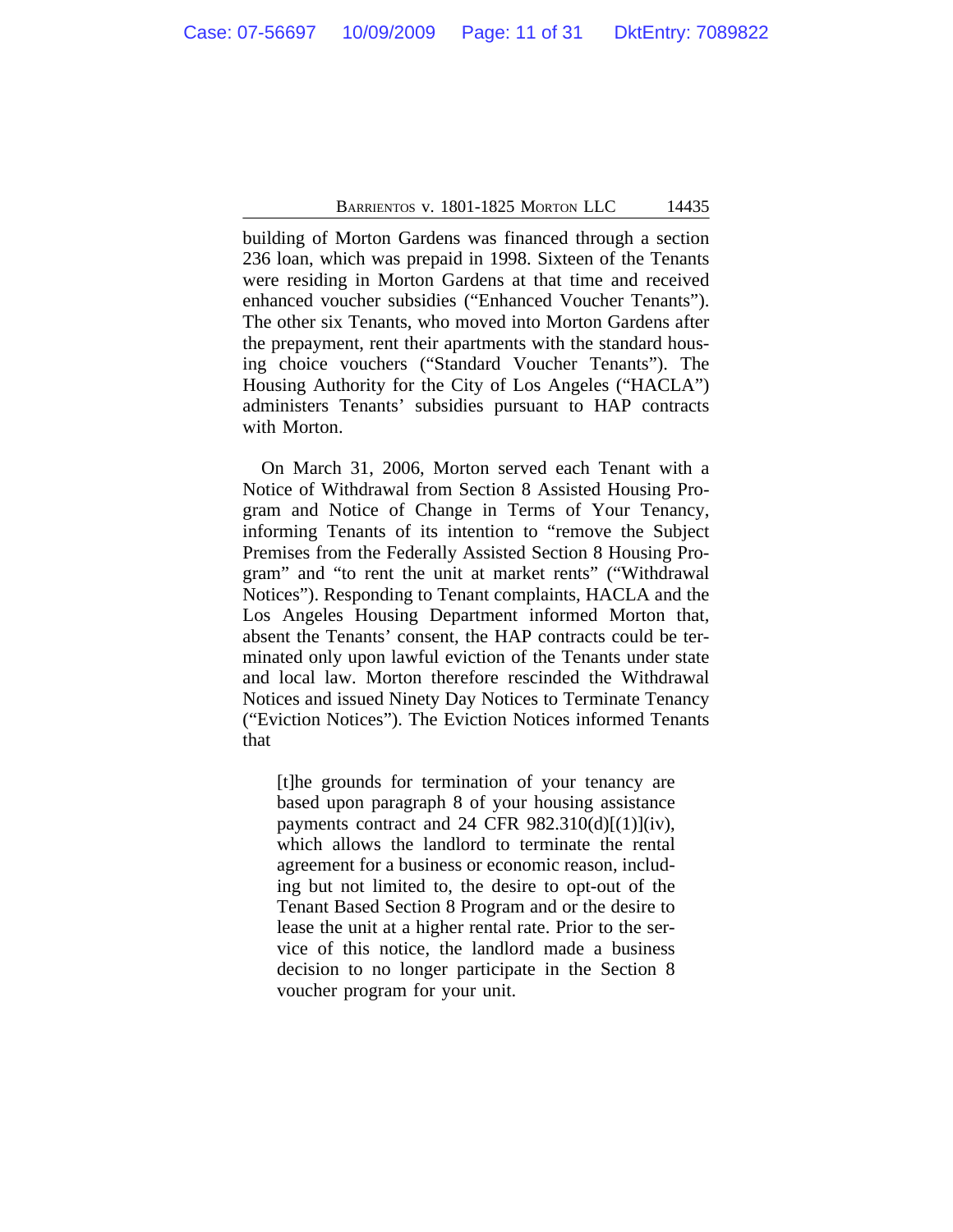Tenants filed this action in the U.S. District Court for the Central District of California, seeking a declaratory judgment that the Eviction Notices violated federal law and LARSO, and a permanent injunction barring unlawful eviction of Tenants. The parties stipulated to a preliminary injunction. The district court granted summary judgment to Tenants, entered a permanent injunction barring Morton from evicting Tenants without complying with LARSO and the enhanced voucher provisions, denied Morton's motion for reconsideration, and granted Tenants attorney's fees. Morton timely appeals.**<sup>2</sup>**

#### **II. JURISDICTION AND STANDARDS OF REVIEW**

The district court exercised jurisdiction under 28 U.S.C. §§ 1331 and 1367(a). We have jurisdiction under 28 U.S.C. § 1291. We review a grant of summary judgment de novo. *Lovell v. Chandler*, 303 F.3d 1039, 1052 (9th Cir. 2002). We review a grant of permanent injunctive relief for abuse of discretion, *Ting v. AT&T*, 319 F.3d 1126, 1134-35 (9th Cir. 2003), and an award of attorney's fees for abuse of discretion, *Tahara v. Matson Terminals, Inc.*, 511 F.3d 950, 952 (9th Cir. 2007), reviewing factual findings for clear error, and legal conclusions de novo, *Ting*, 319 F.3d at 1134-35; *Tahara*, 511 F.3d at 952.

The United States, appearing on behalf of HUD through the U.S. Department of Justice, filed a Brief for the United States as Amicus Curiae Supporting Affirmance of the District Court's Judgment.

**<sup>2</sup>**Because our analysis turns on the construction of a HUD regulation, following oral argument we invited HUD to express its position on the following question:

Do local eviction controls, such as the Los Angeles Rent Stabilization Ordinance, L.A. Mun. Code section 151.09A, pose an obstacle to the accomplishment and execution of the full purposes and objectives of HUD's definition of "good cause" to terminate assisted tenancies as including the desire to raise rents, set forth in 24 C.F.R. § 982.310(d)[(1)](iv)?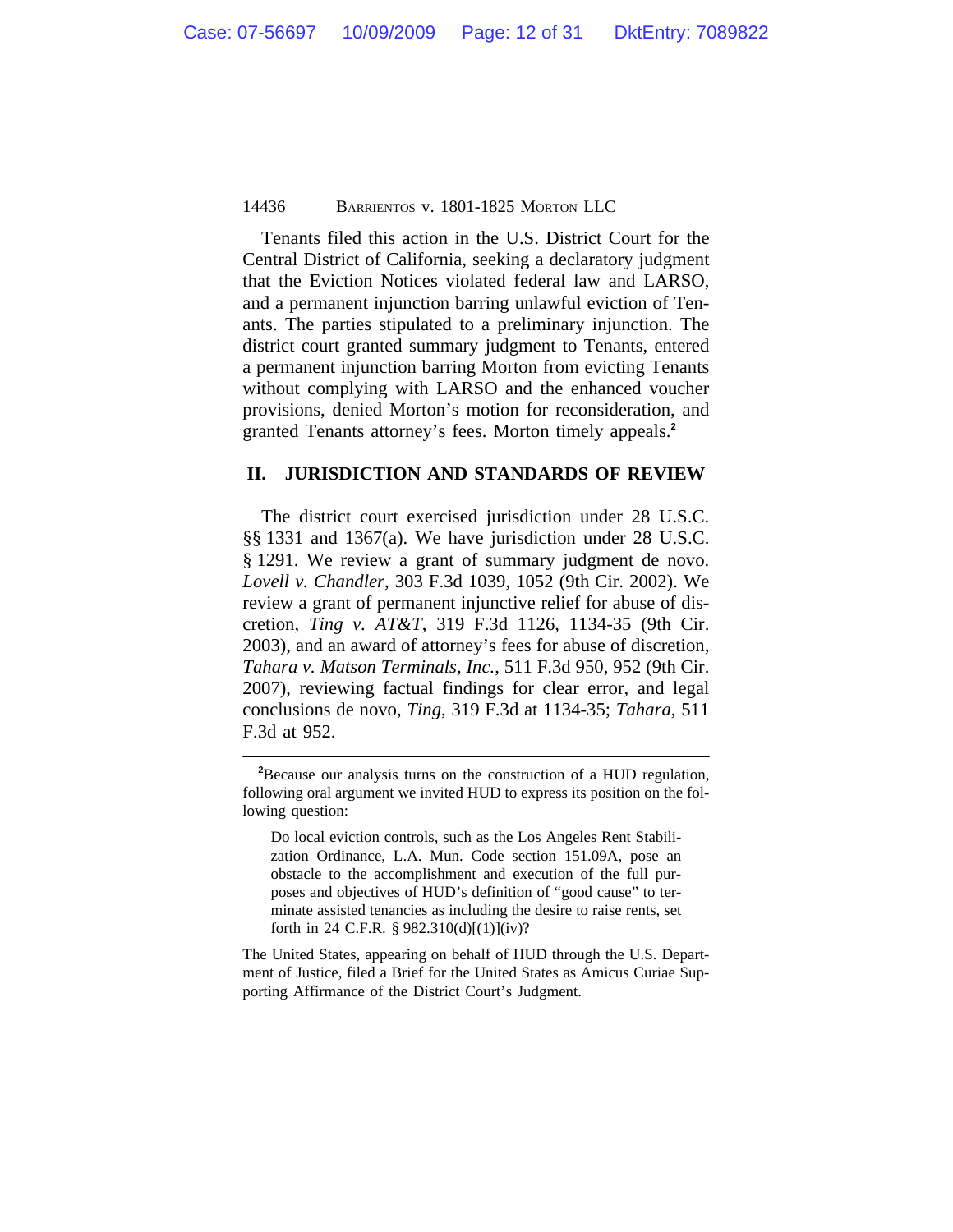#### **III. DISCUSSION**

The district court granted summary judgment to Tenants, concluding that the Eviction Notices violated the Enhanced Voucher Tenants' statutory right to remain in their apartments despite rent increases under  $\S$  1437 $f(t)(1)(B)$ ,<sup>3</sup> that LARSO and HUD are in actual conflict, but that HUD's definition of "good cause," insofar as it includes the desire to raise the rent, exceeded HUD's statutory authority.**<sup>4</sup>** We affirm summary judgment and the entry of the permanent injunction on somewhat different grounds. *See Sec. Life Ins. Co. of Am. v. Meyling*, 146 F.3d 1184, 1190 (9th Cir. 1998) (per curiam) ("[W]e can affirm on any ground supported by the record."). Though we agree that the eviction violated the Enhanced Voucher Tenants' right to remain, we hold that LARSO is not preempted by HUD's "good cause" regulation because it does not actually conflict with the federal regulation.

**<sup>3</sup>**The district court had ruled that the Enhanced Voucher Tenants were protected from eviction by  $\S 1437f(t)(1)(B)$  itself, which "ensured that assisted families could remain in tenancy, even when the owner exits the assistance program." Judge Wardlaw would affirm this holding, which provides an additional layer of protection to the Enhanced Voucher Tenants over that provided by LARSO. Judges O'Scannlain and Rymer would not reach the statutory right to remain issue, because under the particular facts of this case, LARSO precludes eviction for the purpose of rent increases.

**<sup>4</sup>**The district court's judgment assumes that Morton intended to terminate the tenancies for the sole purpose of raising the rent. In its motion for reconsideration, Morton argued that it was also motivated by the desire to rid itself of various section 8 compliance costs. The district court rejected this late assertion, finding that Morton put forth no evidence of compliance costs, but that in any case, a bare desire to leave the section 8 program does not constitute "good cause." On appeal, Morton does not dispute that both sets of Notices were solely motivated by its desire to raise the rent. Nor does Morton address the district court's finding that a bare desire to withdraw from the program cannot constitute "good cause." Therefore, we also assume that Morton's only reason for eviction was the desire to raise the rent.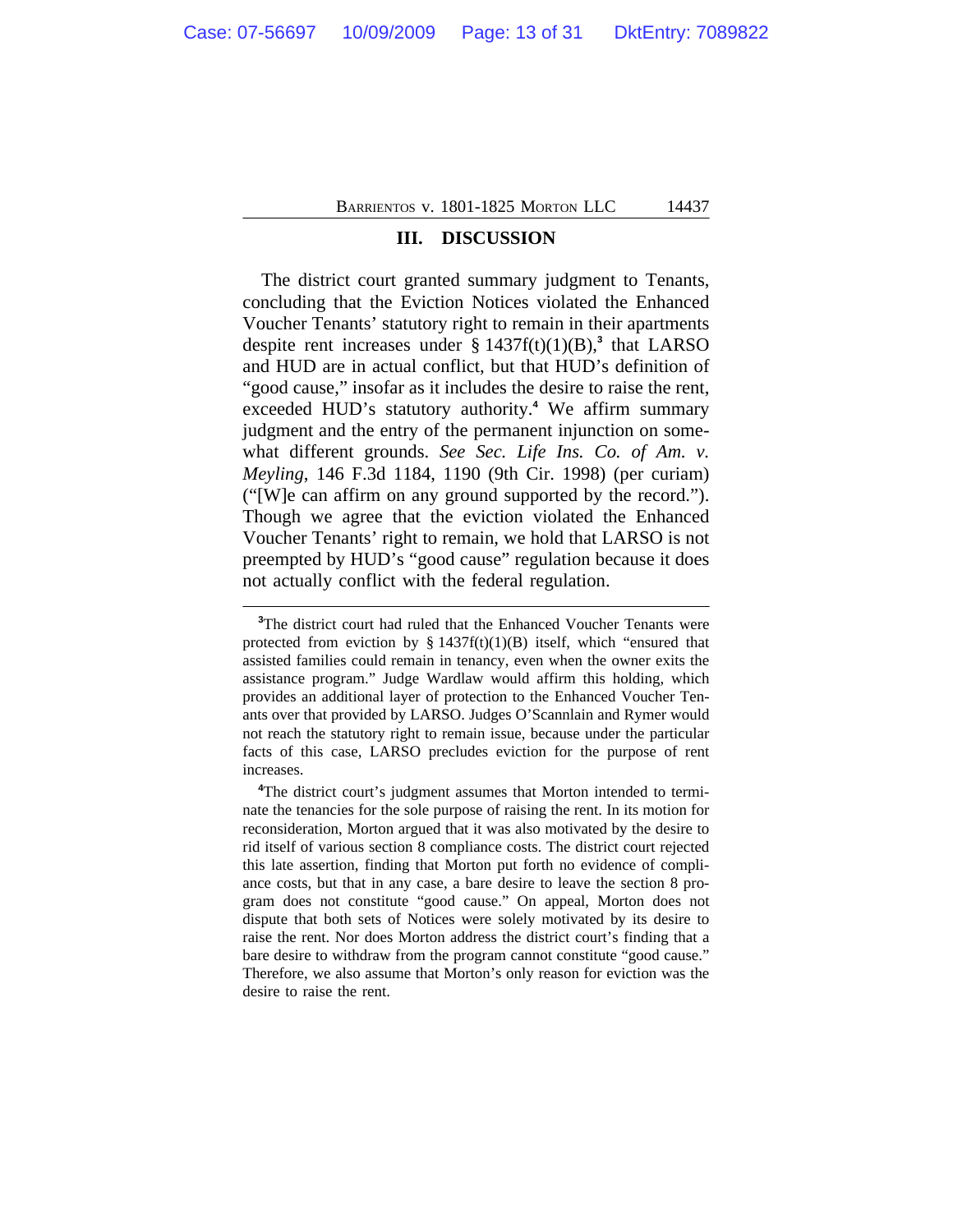#### **A. Federal Preemption of LARSO**

The district court held that LARSO actually conflicts with HUD's "good cause" regulation because "it takes away a right specifically granted by the HUD regulation." It granted summary judgment to Tenants, however, because it concluded that HUD's definition of "good cause"—insofar as it includes the desire to raise the rent—was "unreasonable" and "manifestly contrary" to the statute, and therefore exceeded HUD's authority. We do not agree that LARSO and the HUD regulation actually conflict. The HUD regulation does not create a "right" to evict tenants to raise the rent that LARSO takes away. The HUD regulation merely creates a floor of protection, which local laws may enhance. Thus, although we disagree with the district court's preemption analysis, we do agree that LARSO controls Morton's ability to evict Tenants when Morton desires to raise the rent.

**[1]** The preemption doctrine is rooted in the Supremacy Clause of the U.S. Constitution. U.S. Const., art. VI, cl. 2. "[T]he purpose of Congress is the ultimate touchstone in every preemption case." *Medtronic, Inc. v. Lohr*, 518 U.S. 470, 485 (1996) (alteration and internal quotation marks omitted). Morton does not suggest that Congress expressly preempted state law or intended federal law exclusively to occupy the field of lease terminations. *See English v. Gen. Elec. Co.*, 496 U.S. 72, 78-79 (1990). State law, however, is also "nullified to the extent that it actually conflicts with federal law." *Fid. Fed. Sav. & Loan Ass'n v. de la Cuesta*, 458 U.S. 141, 153 (1982). "Such a conflict arises when compliance with both federal and state regulations is a physical impossibility or when state law stands as an obstacle to the accomplishment and execution of the full purposes and objectives of Congress." *Id.* (citation and internal quotation marks omitted); *see also Wyeth v. Levine*, 129 S. Ct. 1187, 1193-94 (2009).

Along with Congress, "a federal agency acting within the scope of its congressionally delegated authority may pre-empt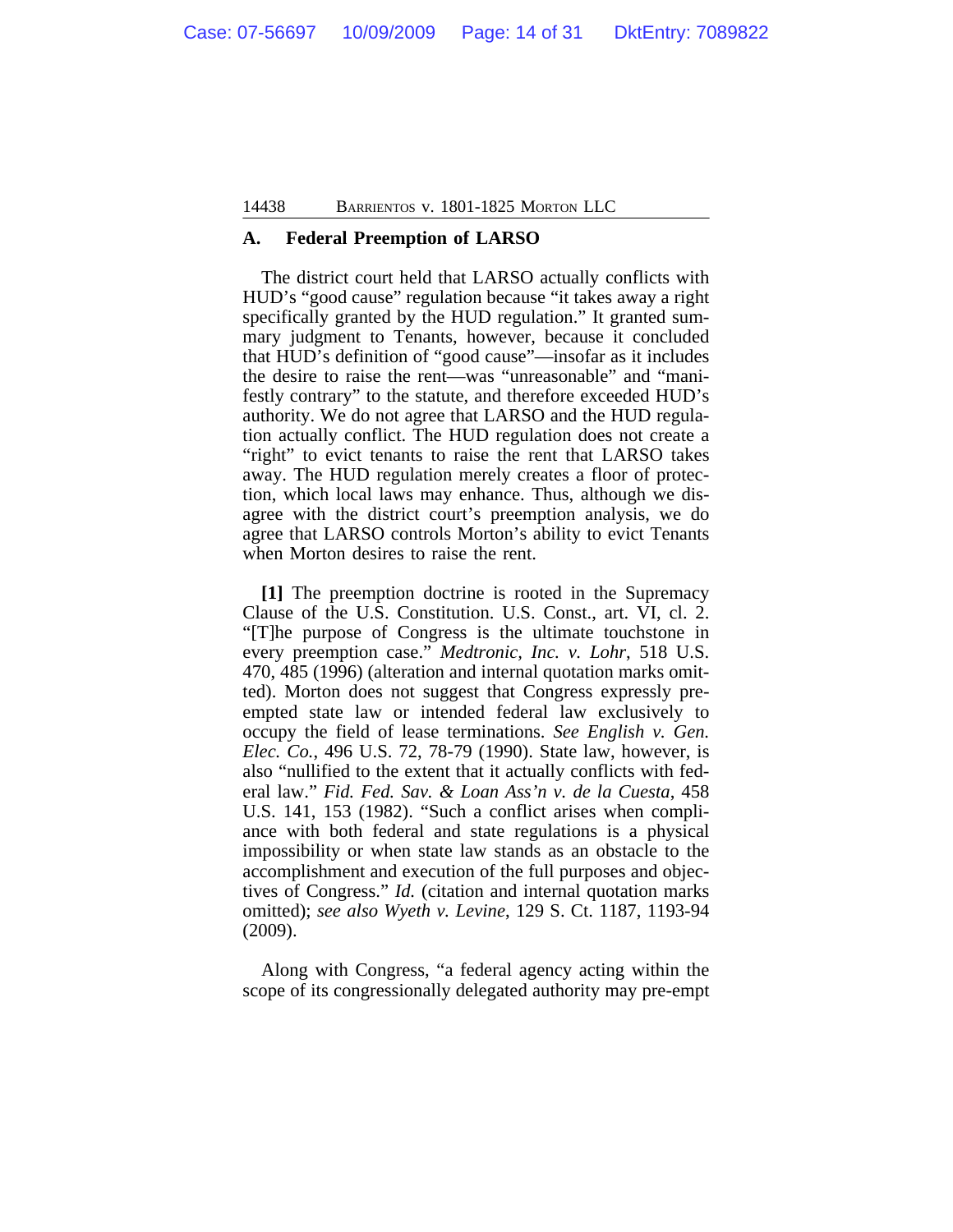state regulation." *City of N.Y. v. FCC*, 486 U.S. 57, 63-64 (1988) (internal quotation marks omitted). Thus, when "Congress has entrusted an agency with the task of promulgating regulations to carry out the purposes of a statute, . . . as part of the pre-emption analysis we must consider whether the regulations evidence a desire to occupy a field completely." *R.J. Reynolds Tobacco Co. v. Durham County, N.C.*, 479 U.S. 130, 149 (1986) (citation omitted). However, a reviewing court does not "focus on Congress' intent to supersede state law" because "[a] pre-emptive regulation's force does not depend on express congressional authorization to displace state law." *de la Cuesta*, 458 U.S. at 154. Instead, the court asks "whether the [federal agency] meant to pre-empt [the state law], and, if so, whether that action is within the scope of the [federal agency's] delegated authority." *Id.* When one "of the responsibilities conferred on federal agencies involve[s] a broad grant of authority to reconcile conflicting policies," the court must uphold the federal regulation "if the agency's choice to pre-empt represents a reasonable accommodation of conflicting policies that were committed to the agency's care by the statute." *City of N.Y.*, 486 U.S. at 64 (internal quotation marks omitted). The regulation is invalid if "it appears from the statute or its legislative history that the accommodation is not one that Congress would have sanctioned." *Id.* (internal quotation marks omitted).

"Pre-emption should not be inferred . . . simply because the agency's regulations are comprehensive." *R.J. Reynolds Tobacco Co.*, 479 U.S. at 149. Federal regulations have "to be sufficiently comprehensive to authorize and govern programs in States which [have] no requirements of their own as well as cooperatively in States with such requirements." *Hillsborough County, Fla. v. Automated Med. Labs., Inc.*, 471 U.S. 707, 717 (1985) (alteration and internal quotation marks omitted). As the Supreme Court stated, "merely because the federal provisions were sufficiently comprehensive to meet the need identified by Congress did not mean that States and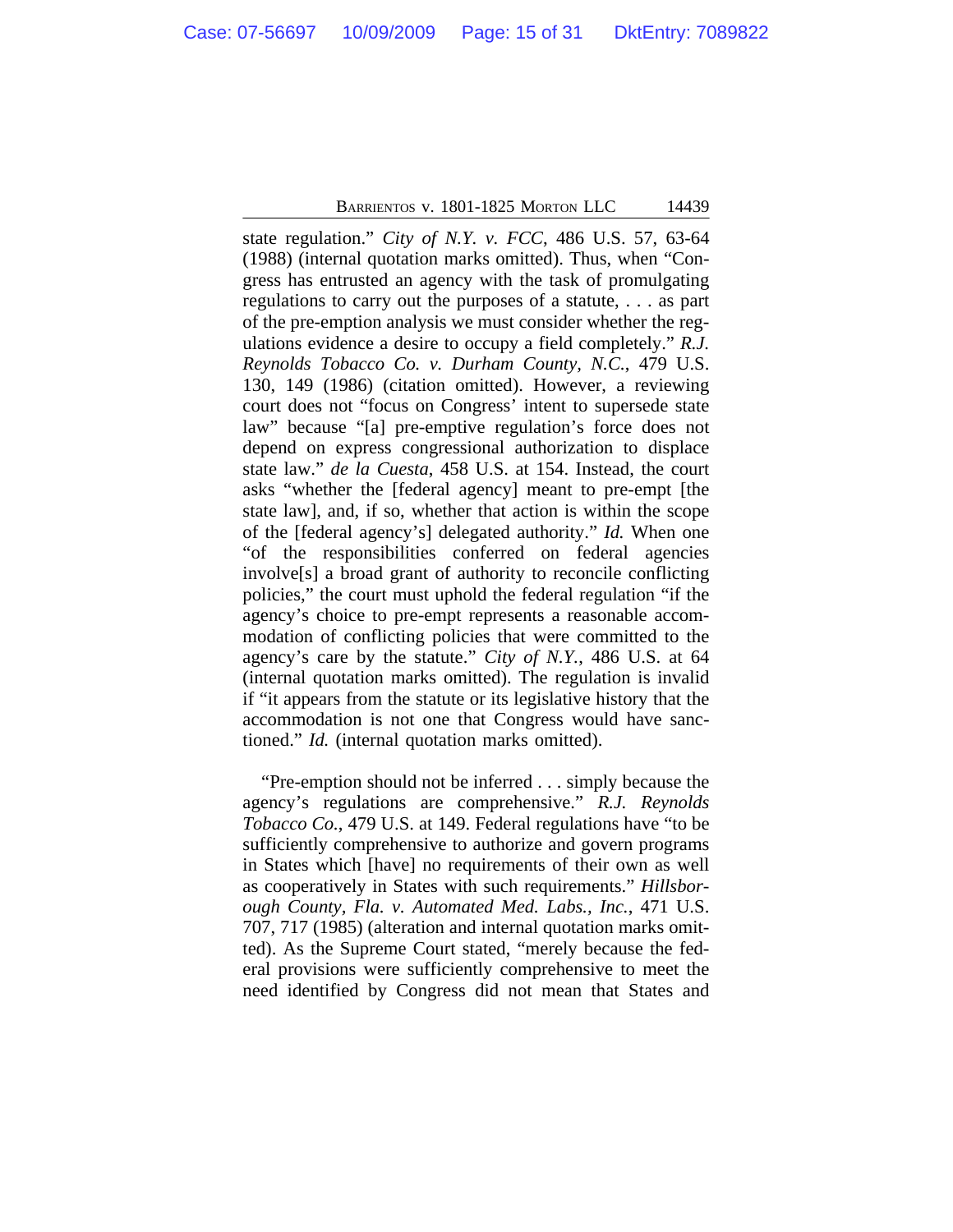localities were barred from identifying additional needs or imposing further requirements in the field." *Id.*

**[2]** The presumption against preemption applies here. When "Congress has legislated in a field which the States have traditionally occupied, we start with the assumption that the historic police powers of the States were not to be superseded by the Federal Act unless that was the clear and manifest purpose of Congress." *Wyeth*, 129 S. Ct. at 1194-95 (alterations and internal quotation marks omitted). The City of Los Angeles has " 'traditionally strong interests in local rent control.' " *Topa Equities, Ltd. v. City of L.A.*, 342 F.3d 1065, 1071 (9th Cir. 2003) (quoting *Kargman v. Sullivan*, 552 F.2d 2, 6 (1st Cir. 1977)). Morton is required to demonstrate "a conflict between a particular local provision and the federal scheme, that is strong enough to overcome the presumption that state and local regulation of [local rent control] matters can constitutionally coexist with federal regulation." *Hillsborough County*, 471 U.S. at 716; *see also Geier v. Am. Honda Motor Co., Inc.*, 529 U.S. 861, 885 (2000) ("[A] court should not find pre-emption too readily in the absence of clear evidence of a conflict.").

Applying *de la Cuesta*, we consider whether the agency intended to preempt the local law and whether LARSO stands as an obstacle to the accomplishment of Congressional purposes.

#### *1. HUD Did Not Intend to Preempt Local Eviction Controls*

**[3]** In reaching its conclusion that "HUD never explicitly intended to preempt state and local eviction restrictions," the district court found that the "central purpose" of the " 'good cause' regulation" was "to mirror the private rental market so as to encourage owner participation." That conclusion is supported by both the language and the legislative history of the "good cause" regulation. When HUD prompted Congress to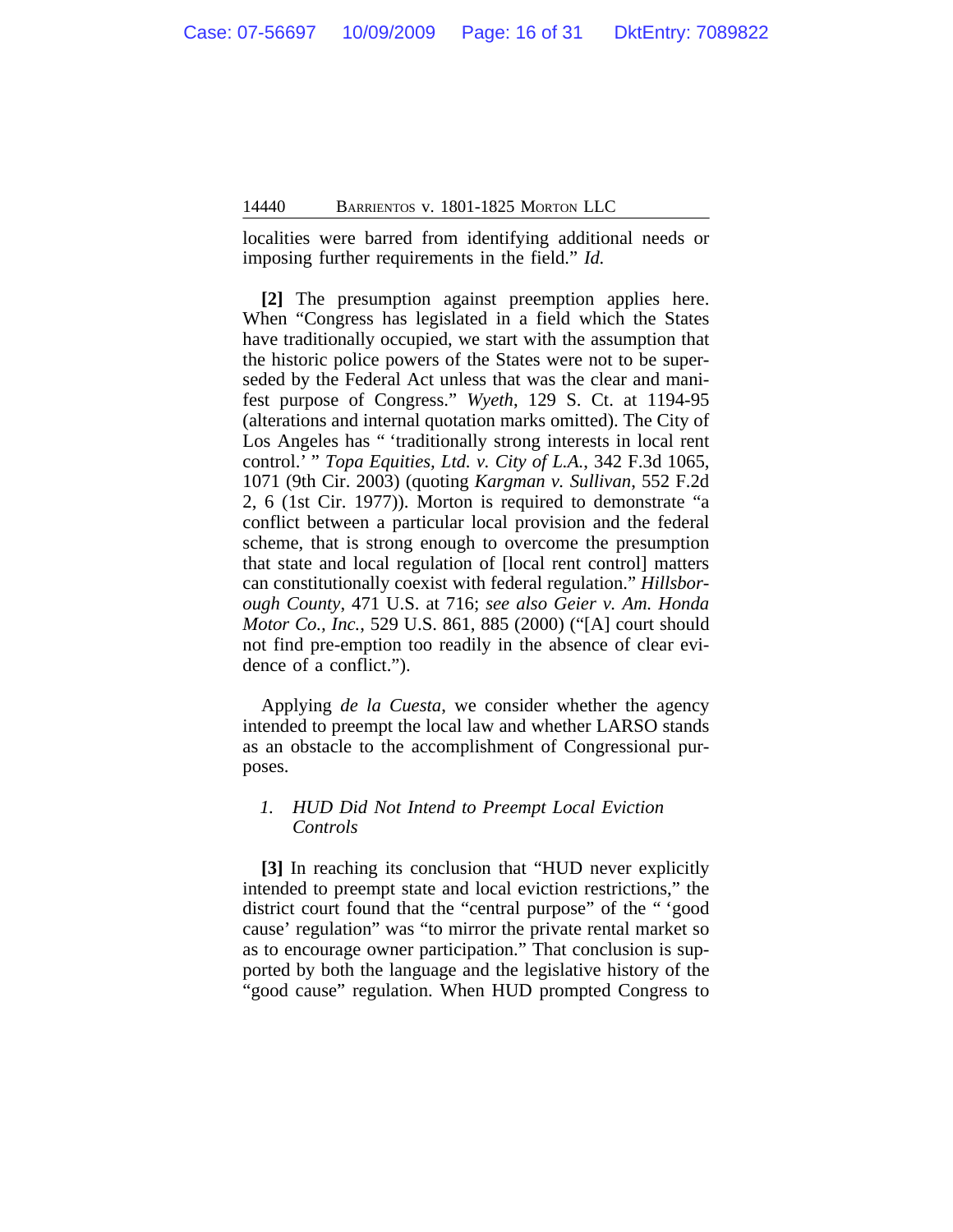eliminate the requirement of PHA approval for eviction in 1978 and 1981, it sought to make assisted tenancies as similar to unassisted tenancies as possible. Similarly, when Congress instituted the "other good cause" requirement in 1981, HUD initially declined to define "good cause," instead providing that "[a]pplication of the statutory standards to particular cases should be determined by the courts, normally in the course of the eviction proceeding brought by the owner." 47 Fed. Reg. at 33,499.

**[4]** When HUD did create the "good cause" definition, it again reassured owners that it was trying to make assisted tenancies "as simple as possible, with minimal demands on the owner beyond the normal requirements of an unsubsidized tenancy," or as similar to the private market as possible. 49 Fed. Reg. at 12,233. It explained that "a comp[re]hensive regulatory definition of good cause . . . is neither possible nor desirable." *Id.* Thus, it emphasized that its definition constituted only "examples" of "cases that *may* be good cause" and reiterated its position that "[t]he good cause category should remain open to case by case determination by the courts." 60 Fed. Reg. at 34,673 (emphasis added) (internal quotation marks omitted). Nothing in this language indicates that HUD intended to prevent certain state laws from operating in such case-by-case determinations in state courts.

**[5]** It is true that no regulation expressly allows the operation of local eviction controls on assisted tenancies, while a HUD regulation expressly subjects section 8 rent reasonableness determinations to local rent control. *See* 24 C.F.R. § 982.509. That regulation, however, is a specific directive to local PHAs in setting reasonable rent. The lack of a similar express directive to state courts to apply local eviction controls in determining whether good cause exists to evict assisted tenants, aside from the questionable permissibility of such a directive, does not itself suggest that state courts should reject local eviction controls. In fact, the preemption of LARSO would nullify 24 C.F.R. § 982.509, because an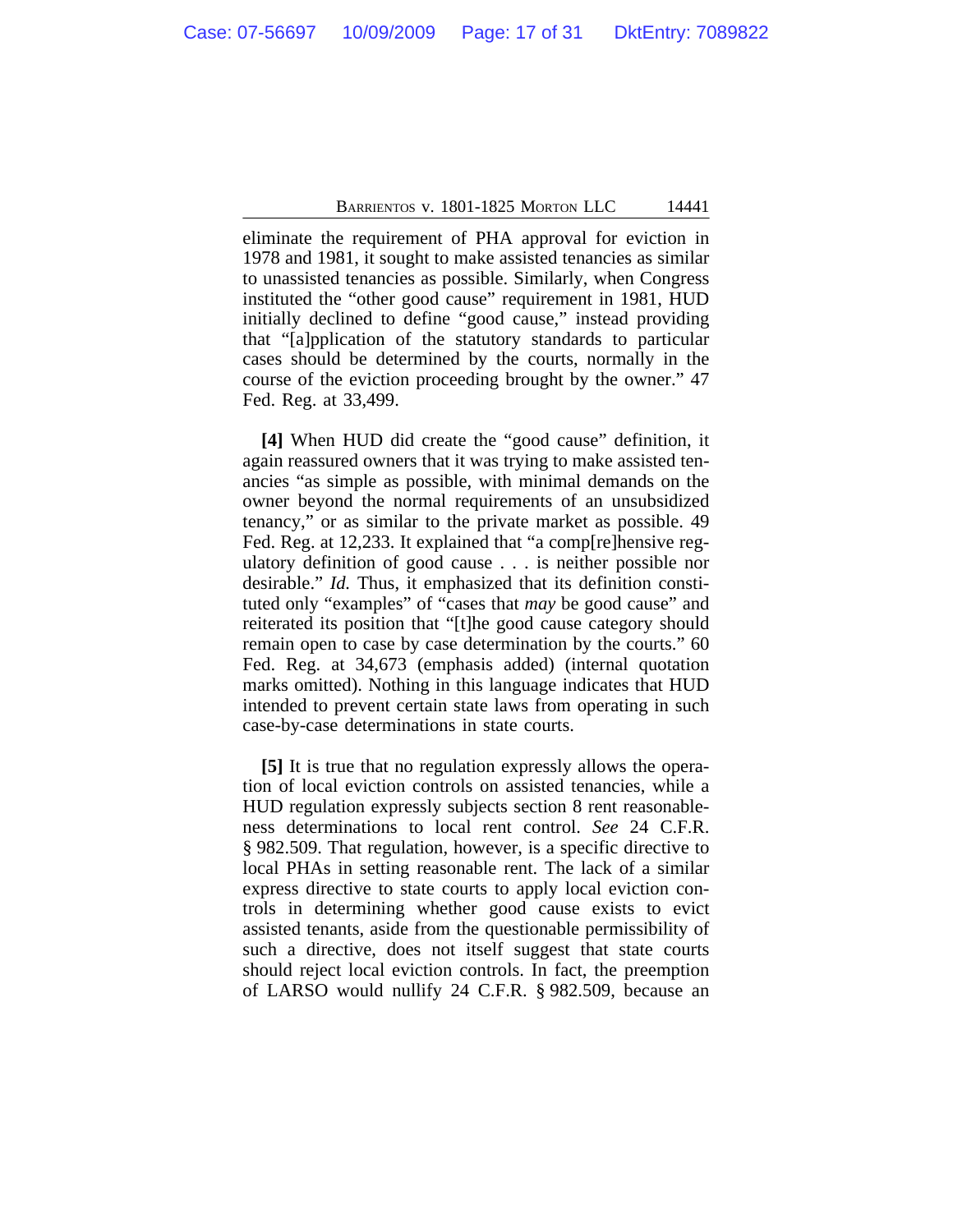owner would be able to escape rent control by evicting tenants in order to raise their rent. In other words, as Tenants persuasively argue, the preemption of local eviction controls by HUD's "good cause" regulation would lead to absurd results in a vacancy decontrol jurisdiction like California, because it would make assisted tenants special victims of eviction by landlords desiring to take advantage of vacancy decontrol to raise rents. We refuse to construe "[l]egislative enactments . . . as establishing statutory schemes that are illogical, unjust, or capricious." *Bechtel Constr., Inc. v. United Bhd. of Carpenters*, 812 F.2d 1220, 1225 (9th Cir. 1987). Thus, the district court correctly held that HUD did not specifically intend to preempt local eviction laws with its "good cause" regulation.

#### *2. The HUD Regulation and LARSO Do Not Actually Conflict*

We disagree with the district court's conclusion that the HUD regulation and LARSO actually conflict. The HUD regulation does not grant a right to terminate a tenancy based on a desire to increase rents. Nor does LARSO otherwise present an obstacle to the accomplishment of federal objectives.**<sup>5</sup>**

**[6]** The goals of the HUD regulation and LARSO, as expressed in the purposes of each governing statute, are the same—to increase the availability and affordability of housing. *Compare* 42 U.S.C. § 1437f(a), *with* L.A. Mun. Code § 151.01. Morton argues that HUD's goal in defining "good cause" was to encourage owner participation in the section 8 program, an objective not found in LARSO.**<sup>6</sup>** This argument

**<sup>5</sup>**Morton does not argue on appeal that it is physically impossible to comply with both the HUD regulation and LARSO.

<sup>&</sup>lt;sup>6</sup>The district court agreed with Morton that "when enacting LARSO, the City had no concern for encouraging owner participation in the section 8 program." Though we need not resolve this question because we hold that the primary goals of the HUD regulation and LARSO are compatible, we note that nothing in the record suggests that the City of Los Angeles was unaware of concerns regarding the availability of section 8 housing.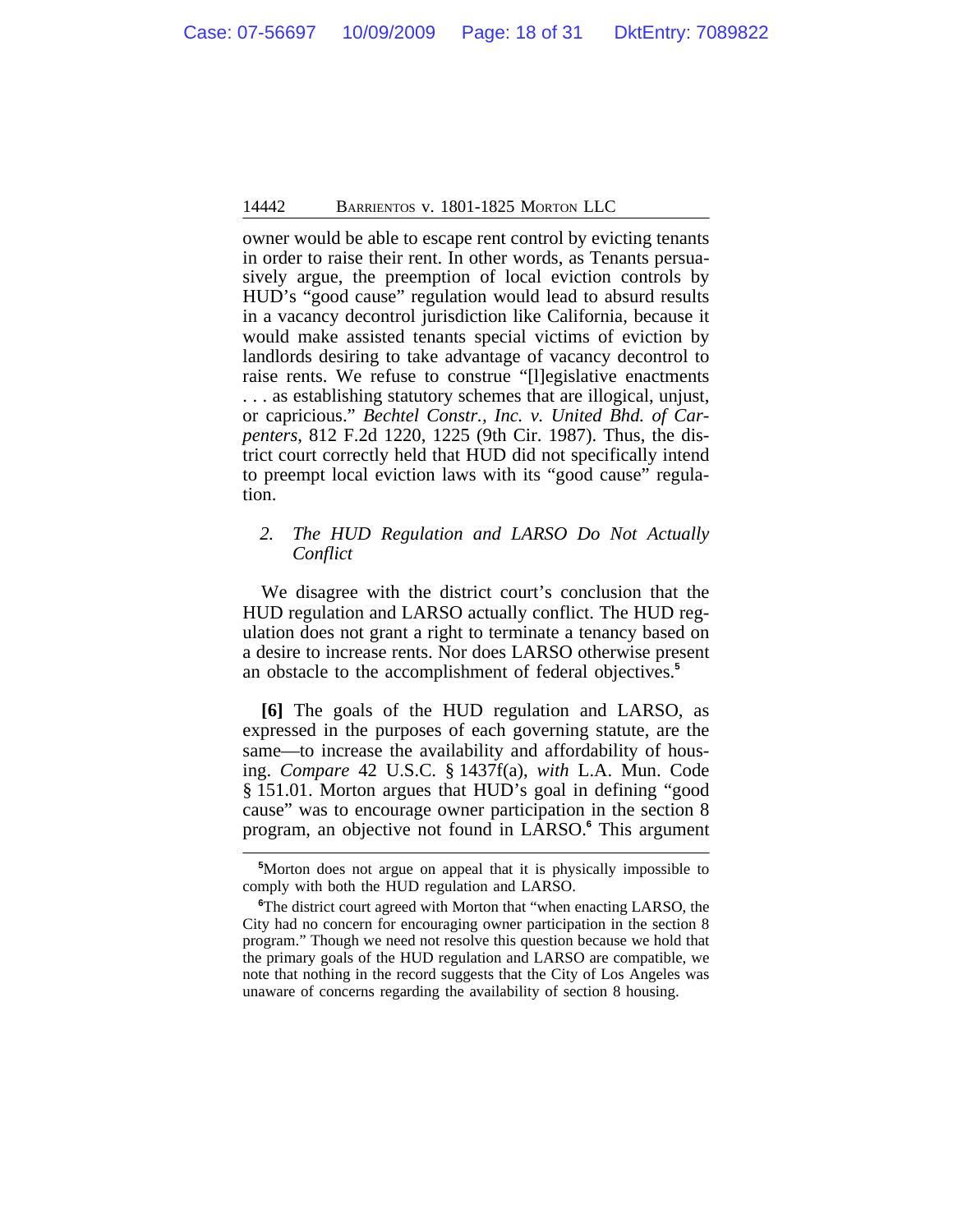is illogical, however, as HUD and Congress have deemed owner participation an important means to the ultimate end of providing housing, but not a goal in itself. Thus, while HUD may have listed examples of "good cause" in order "to provide explicit regulatory assurance to prospective section 8 owners that legitimate owner concerns will be recognized as grounds for termination of tenancy," 49 Fed. Reg. at 12,233, the fact remains that the same regulation specified that "good cause is determined in local landlord tenant courts," *id.* at 12,234. Any agency assurance that it considers the desire to raise the rent as "good cause" to terminate a lease is, by the very terms of the regulation, necessarily subject to case-bycase evaluation by state courts, which are also required to apply local law.

**[7]** As evidenced by a variety of legislative enactments, such as the now-repealed provision for PHA approval of evictions and the "good cause" requirement at issue here, Congress and HUD intended to provide assisted tenants with more protections than unassisted tenants, not less. Congress only rejected the application of substantive state and local law to section 8 lease terminations when asked to eliminate federal controls over such terminations altogether. *Compare* S. Rep. 97-139 (1981), *reprinted in* 1981 U.S.C.C.A.N. 396, 552, *with* H.R. Rep. 97-208, at 694-95 (1981) (Conf. Rep.), *reprinted in* 1981 U.S.C.C.A.N. 1010, 1053-54. Thus, it refused to allow substantive state and local law to supplant wholly federal termination standards. By enacting the federal good cause requirement, it desired to maintain a uniform federal floor below which protections for tenants could not drop, not a ceiling above which they could not rise. Importantly, Congress and HUD never explicitly rejected the application of more protective local standards to assisted tenants, and, in certain cases, expressly allowed for it. *See, e.g.*, 42 U.S.C. § 1437f(o)(7)(D)(vi) ("[N]othing in this section shall be construed to supersede any provision of any Federal, State, or local law that provides greater protection than this section for victims of domestic violence  $\dots$  ."); 24 C.F.R. § 982.53(d)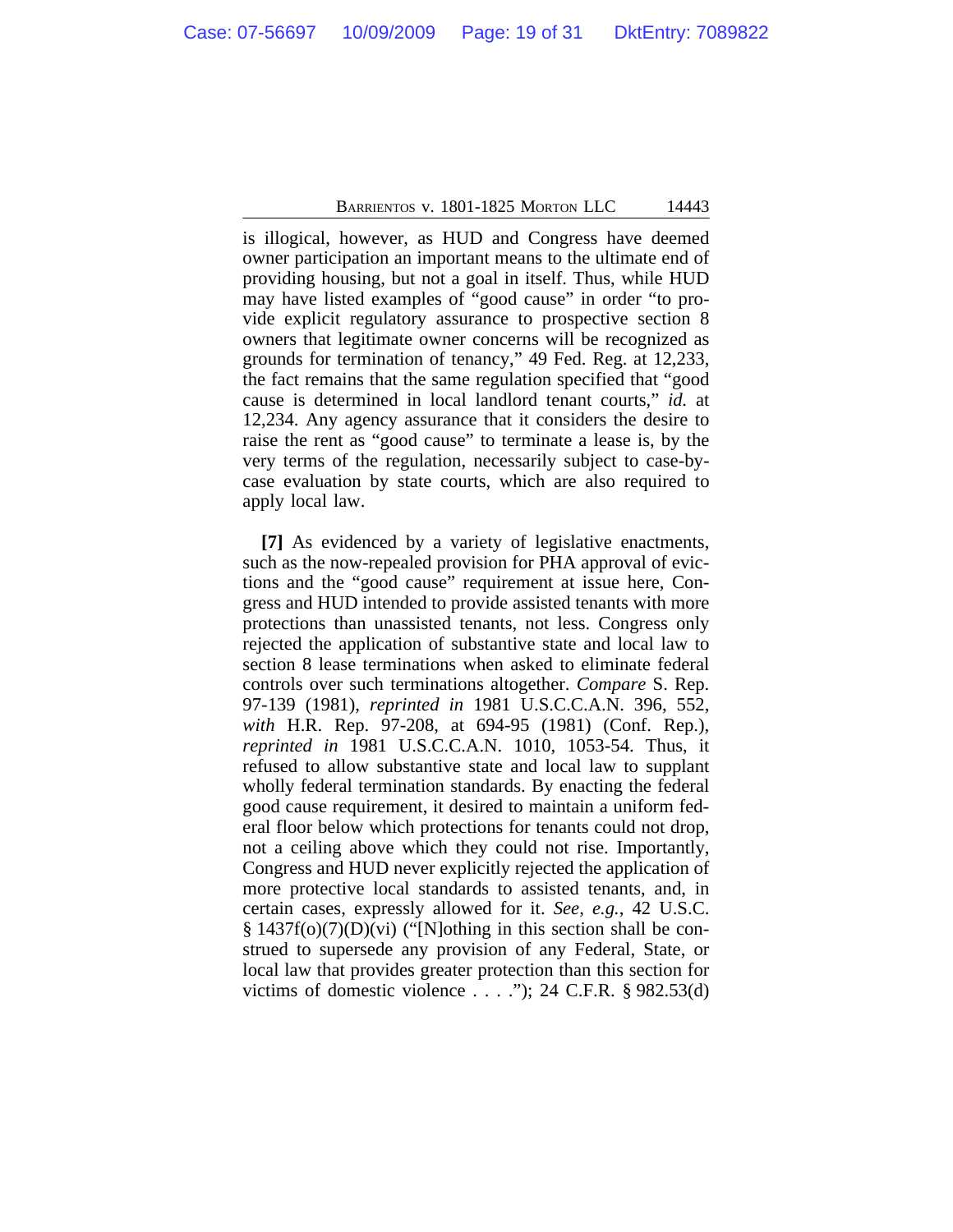("Nothing in part 982 is intended to pre-empt operation of State and local laws that prohibit discrimination against a Section 8 voucher-holder because of status as a Section 8 voucher-holder.").

In determining whether a state law presents an "obstacle" to the full implementation of a federal law, however, "it is not enough to say that the ultimate goal of both federal and state law" is the same. *Int'l Paper Co. v. Ouellette*, 479 U.S. 481, 494 (1987). "A state law also is pre-empted if it interferes with the methods by which the federal statute was designed to reach this goal." *Id.*

For example, in *de la Cuesta*, a federal regulation permitted the inclusion of due-on-sale clauses in mortgages (allowing lenders to make the entire loan immediately payable upon transfer of property), and expressly stated that it preempted state laws to the contrary. 458 U.S. at 146-47. California courts had created a state law doctrine to the contrary. *Id.* at 149. In addition to concluding that the federal regulation expressly preempted the state doctrine, the Supreme Court found that the two actually conflicted. *Id.* at 155. It held that while compliance with both was not physically impossible because the federal regulation only permitted, and did not require, the conduct that the state doctrine forbade, the state doctrine presented an obstacle to the federal objective because the state courts "have deprived the [regulated party] of the 'flexibility' given it by the" federal regulations. *Id.* 

By contrast, in *Chevron U.S.A., Inc. v. Hammond*, 726 F.2d 483 (9th Cir. 1984), owners of oil tankers challenged a state regulation forbidding the discharge of any ballast water clean or dirty—near the state's shores, claiming that it was preempted by federal agency regulations that expressly permitted the discharge of clean ballast water close to shore. *Id.* at 485-86. We found no actual conflict because the goals of the two regulations were the same, *id.* at 496, and because it was not physically impossible to comply with both, *id*. at 499.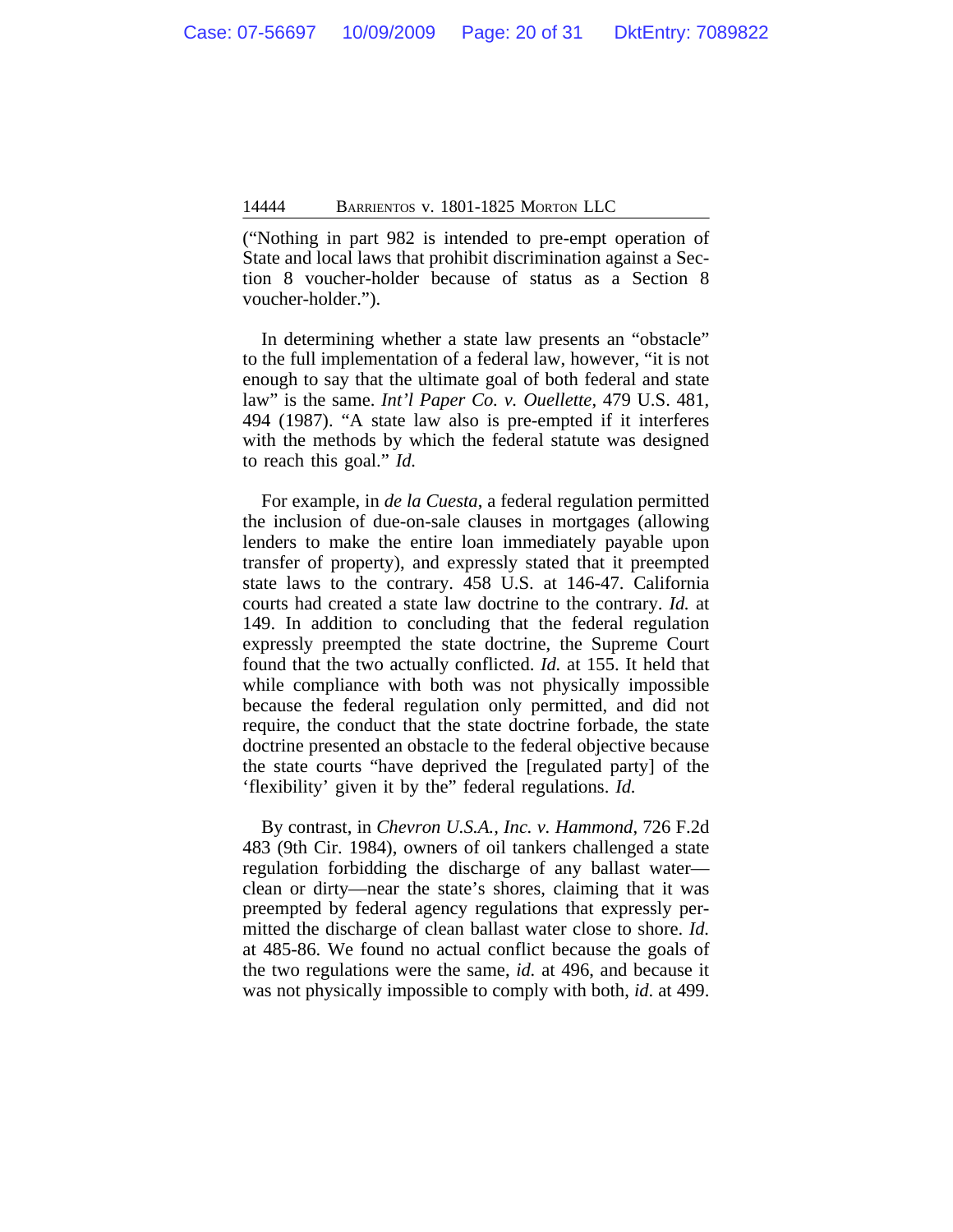We recognized that "the state law prohibits acts that the federal regulations allow but do not require." *Id.* at 498. We further noted that "[a] finding of preemption is particularly inappropriate when the state is regulating conduct permitted by federal regulation, but only as an exception to a broad federal prohibition." *Id.* (citing *Exxon Corp. v. Governor of Md.*, 437 U.S. 117, 132 (1978)). We then distinguished *de la Cuesta*, on the ground that in *Hammond*, "the state is merely eliminating one exception to a general federal prohibition, rather than asserting authority over an area in direct conflict with overriding federal policy." *Id.* at 498 n.19.

The district court reasoned "that this case presents a question more like the one in *de la Cuesta* than in *Hammond*," because, as in *de la Cuesta*, where the state deprived owners of the flexibility in choosing whether to utilize the due-onsale clauses, LARSO deprived owners of the flexibility in choosing whether to terminate tenants in order to increase the rent. *de la Cuesta* and *Hammond*, however, suggest the opposite reading. The federal agency in *Hammond* set forth an exception (clean discharge permissible) to a federal prohibition (no discharge), that the state law took away. Similarly, HUD set forth an exception (termination to increase the rent permissible) to a federal prohibition (no termination without good cause), that LARSO took away. On this reading, this case is more like *Hammond* and less like *de la Cuesta*, in which the federal agency permitted an action (inclusion of due-on-sale clauses) that the state forbade. In addition, the *de la Cuesta* Court relied heavily on the "unambiguous" intent of the federal agency to preempt contrary state law. 458 U.S. at 154-59; *see also id.* at 158 ("The preamble unequivocally expresses the Board's determination to displace state law."). That sort of unambiguous intent, as explained above, is not present here. Further, the district court's finding of conflict was based on its conclusion that "LARSO takes away a right specifically granted by the HUD eviction regulations." However, as in *Hammond*, where it was "difficult to argue convincingly that the Congress or the Coast Guard intended to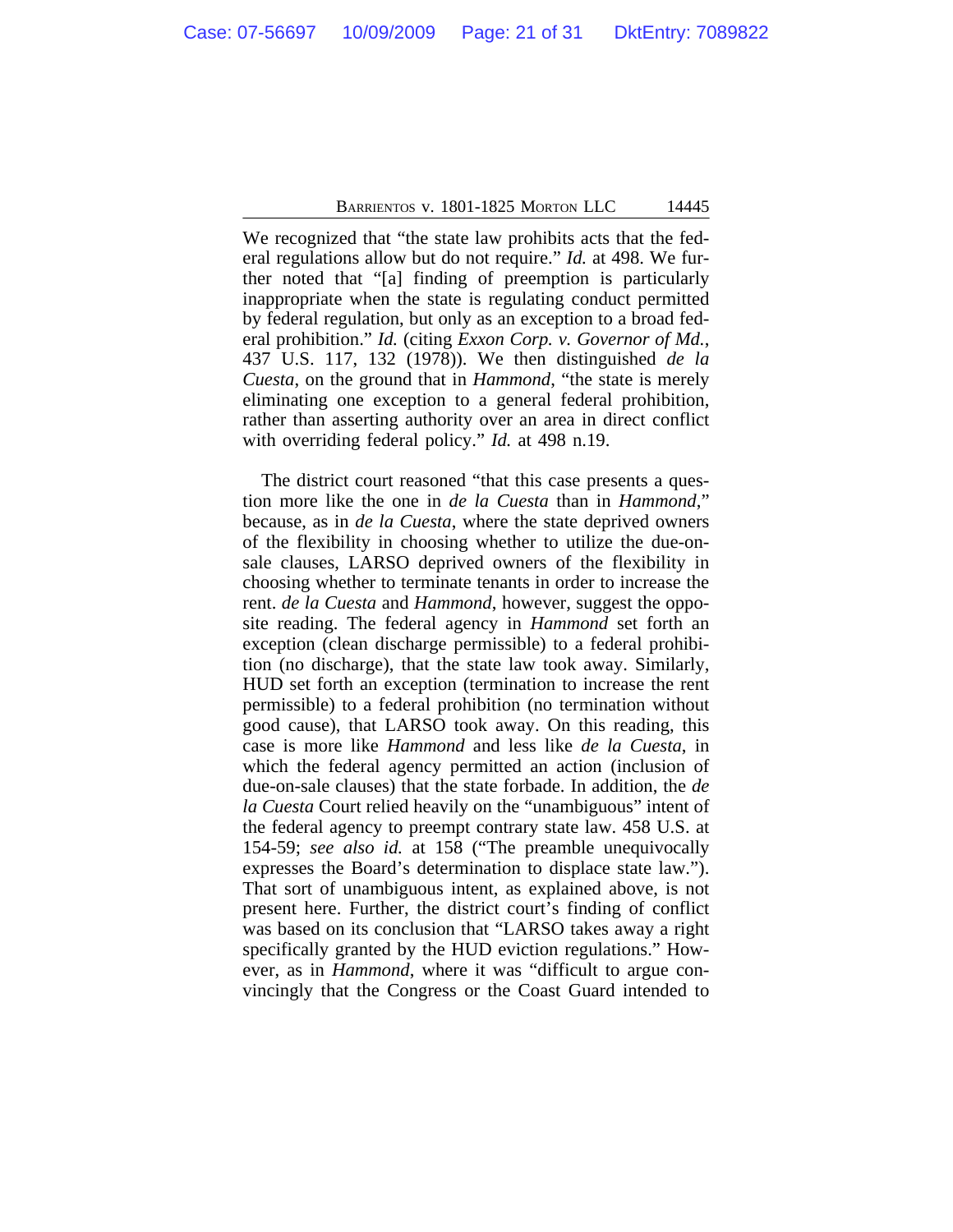create a federal right to discharge ballast containing oil into a state's coastal waters," 726 F.2d at 499, it is similarly difficult to argue, given the statutory context and legislative and administrative history, that Congress or HUD intended to create a "federal right" to terminate assisted tenants in order to raise the rent on their units.

**[8]** Moreover, LARSO conflict preemption arguments have failed in two previous federal cases. In *Topa Equities*, owners challenged the 1990 Amendments to LARSO, which set the maximum rent subsequent to an owner's exit from the federal program at the amount last charged under the federal program, thereby preventing vacancy decontrol and prohibiting owners from raising the rent to market level. 342 F.3d at 1068-69. As here, owners argued that LARSO is conflictpreempted by federal law because it impedes federal objectives by disincentivizing private owner participation in section 8 housing. We found that LARSO was not actually preempted because "[n]othing in the HUD regulations purports to limit states from enacting their own rent control laws of general applicability." *Id.* at 1072. In concluding that " 'federal legislation creating the network of subsidized housing laws is superimposed upon and consciously interdependent with the substructure of local law relating to housing,' " we placed special emphasis on the fact that "Congress never indicated in either the text or legislative history of the [National Housing Act of 1934, ch. 847, 48 Stat. 1246 (codified as amended at 12 U.S.C. §§ 1701-49)] or in any ancillary statute—that it intended to abrogate state rent control laws." *Topa Equities*, 342 F.3d at 1072 (quoting *Kargman*, 552 F.2d at 11). Thus, we held that "LARSO is a generally applicable rent control ordinance that does not unduly interfere with federal housing programs. It is not expressly preempted by federal law, nor is it preempted on conflict grounds." **7** *Id.* at 1067.

<sup>&</sup>lt;sup>7</sup>In a case factually distinguishable from ours (it did not concern a generally applicable state or local law), the Eighth Circuit held that "[a]ny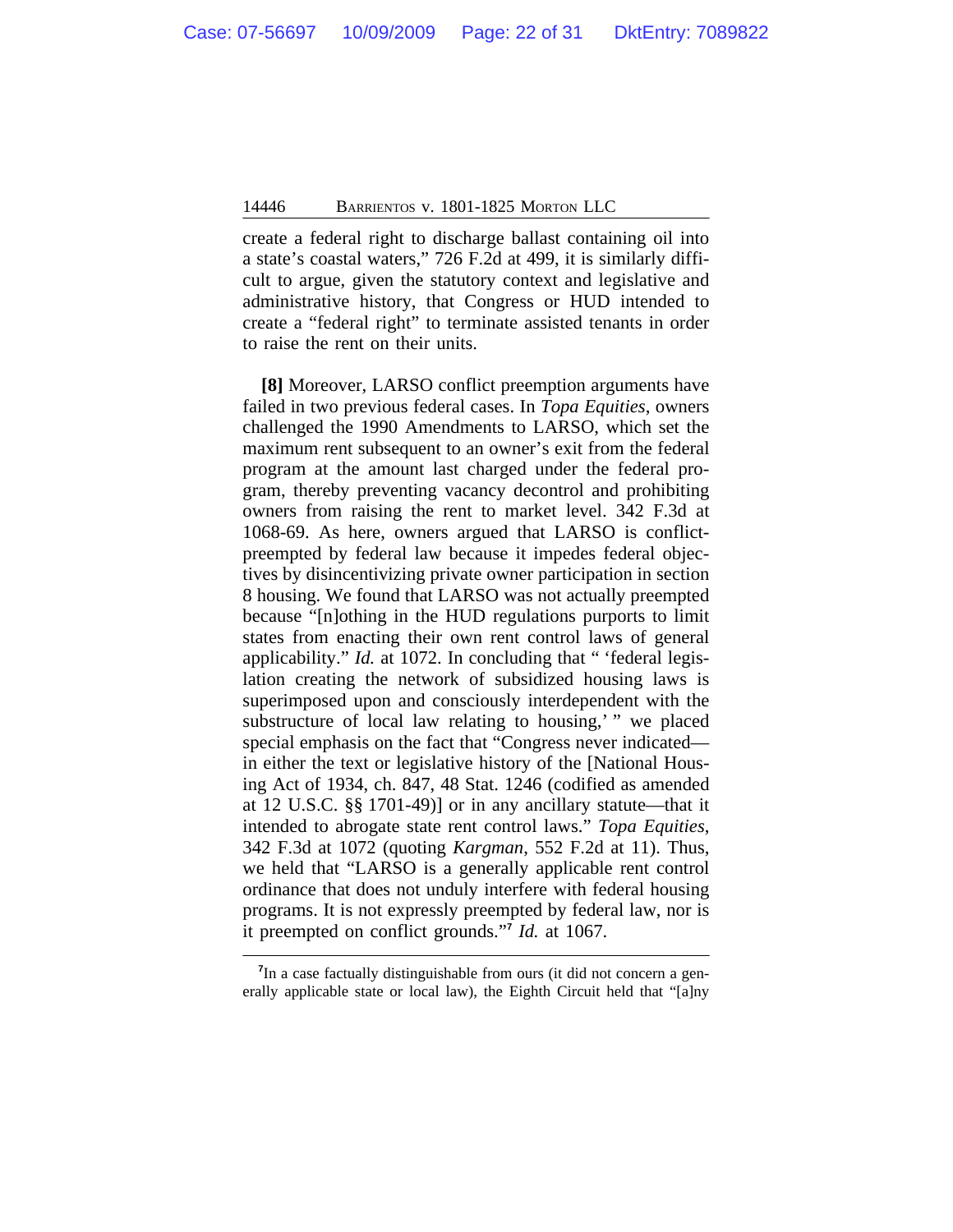In *Independence Park Apartments v. United States*, 449 F.3d 1235 (Fed. Cir. 2006), owners successfully argued that the government's temporary withdrawal of their right to prepay section 236 loans constituted a regulatory taking and were awarded damages. *Id.* at 1238. The government argued that the damages award should be reduced because after exiting the federal program, owners would not be able to raise the rent due to LARSO, and landlords responded that LARSO was inapplicable because it was conflict-preempted by Congress's desire to incentivize private development of lowincome housing. *Id.* at 1243. The Federal Circuit rejected the owners' preemption argument. Applying the presumption against preemption of traditionally local laws, it held that the government made no guarantees about the effect of local laws on profitability and so did not intend to preempt the operation of more protective local laws. *Id.* at 1243-44. "The National Housing Act provided certain benefits and imposed certain burdens on owners of subsidized low-income housing. It did not, however, provide them with any protection against the

state statute that forces owners to remain in a federally subsidized program from which Congress has authorized withdrawal would eviscerate the method Congress chose to implement the federal low-income housing scheme." *Forest Park II v. Hadley*, 336 F.3d 724, 733-34 (8th Cir. 2003). In *Forest Park II*, owners who wished to prepay their section 236 mortgage as expressly permitted by the 1999 Veteran Affairs & HUD Appropriations Act, Pub. L. No. 105-276, § 219(b)(3), 112 Stat. 2461, 2488 (1998), challenged additional procedural requirements embodied in state statutes applicable to landlords of federally subsidized rental housing. The Eighth Circuit held that the state statutes were expressly and impliedly preempted by federal law permitting repayment, reasoning that the "further requirement imposed by a state statute would directly interfere with Congress's original intent of offering prepayment as an incentive." *Forest Park II*, 336 F.3d at 733. Here, however, LARSO does not directly interfere with a federal agency regulation, because HUD explicitly left the "good cause" determination up to state courts for case-by-case analysis, and LARSO simply provides the relevant local law that the courts apply in eviction proceedings. Furthermore, while the state laws at issue in *Forest Park II* were aimed specifically at participants in federal housing programs, LARSO is a background law of general applicability.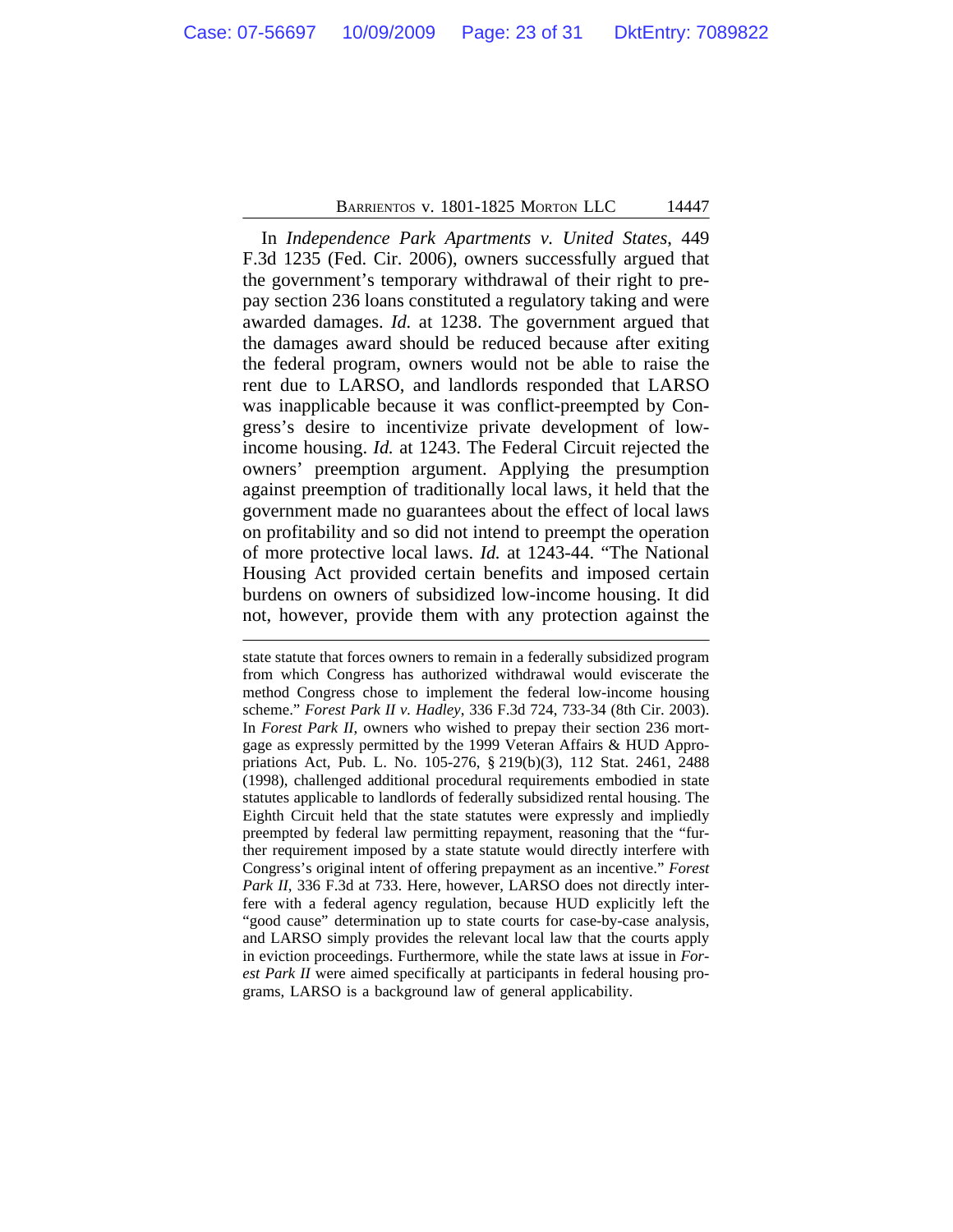application of a variety of state and local laws that could affect the profitability of their investments." *Id.* at 1244.

**[9]** Although *Topa Equities* and *Independence Park Apartments* concerned a different federal housing statute, it follows from the reasoning in those decisions that the operation of LARSO in conjunction with federal housing laws does not impede federal objectives.

#### *3. The Litigation Position of HUD and Recent HUD Regulations Support a Finding of Nonpreemption*

**[10]** Responding to our invitation to HUD to express its view on whether LARSO's eviction controls actually conflict with 24 C.F.R.  $\S$  982.310(d)(1)(iv), the United States informs us that "LARSO's eviction controls do not pose an obstacle to the accomplishment and execution of the full purposes and objectives of HUD's regulation providing that 'other good cause' for terminating a Section 8 tenancy 'may'—but does not necessarily—include a landlord's desire to raise the rent." In support of its position, the United States first notes that the statutory language and its own regulations expressly contemplate the interdependence of federal assisted housing law and state and local housing law: 42 U.S.C.  $\S$  1437f(o)(7)(B)(ii)(I) provides that the lease must contain terms that are "consistent with State and local law"; § 1437f(o)(7)(E) mandates that the HAP contract "shall provide" that "any relief [from termination] shall be consistent with applicable State and local law"; 24 C.F.R. § 982.308(c) allows PHA the right to "decline to approve the tenancy if the PHA determines that the lease does not comply with State or local law"; and  $\S 982.310(e)(2)(i)$ requires section 8 owners to use the eviction notice "used under State or local law." Second, the United States highlights the use of "may" in 24 C.F.R.  $\S 982.310(d)(1)$ , which provides that " '[o]ther good cause' for termination of tenancy by the owner *may* include, but is not limited to, any of the following examples." It notes that " '[m]ay' is permissive and connotes discretion, absent clear indication to the contrary."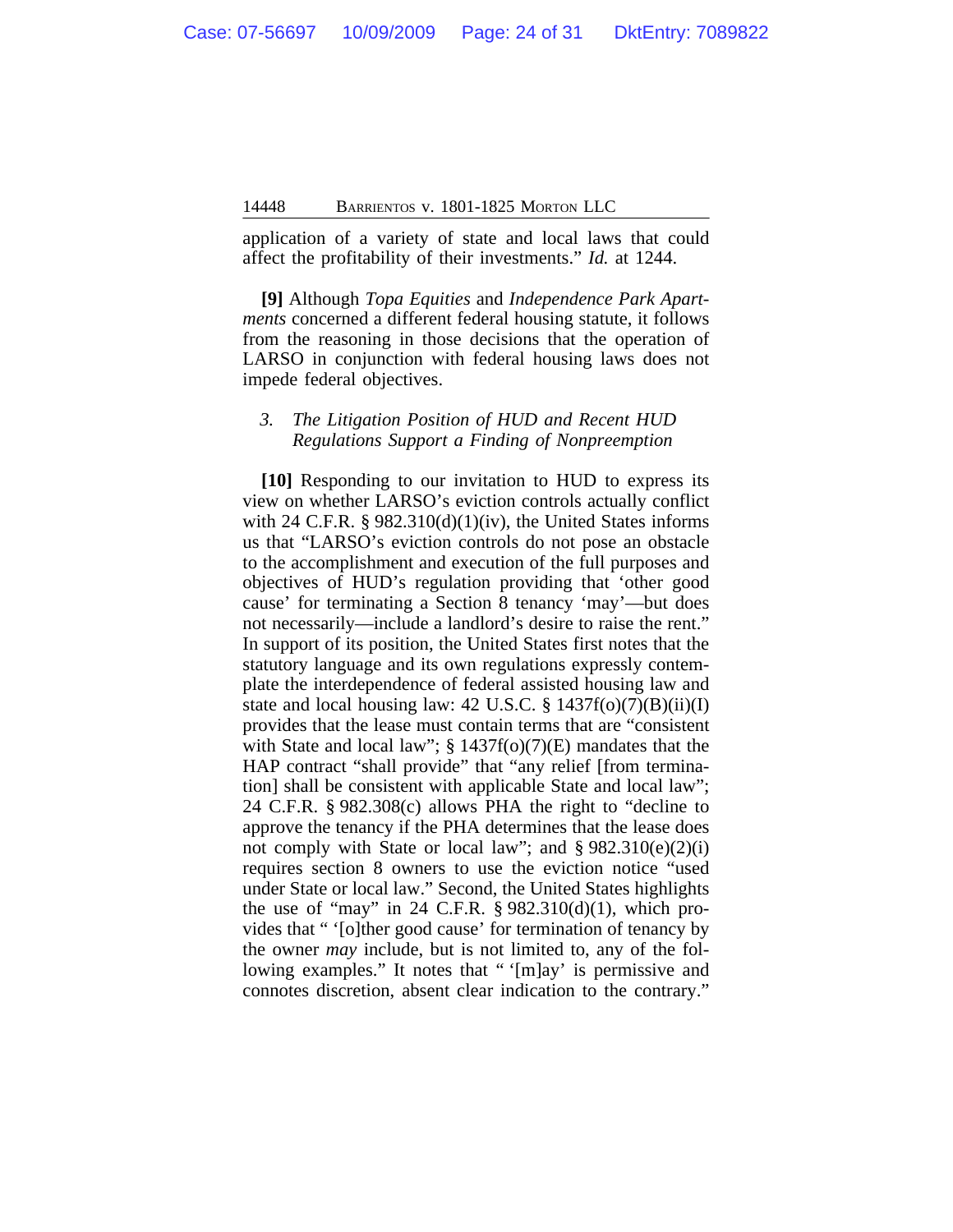Brief for the United States as Amicus Curiae supporting affirmance of the district court (citing *Fernandez v. Brock*, 840 F.2d 622, 632 (9th Cir. 1988)). Third, the United States argues that "[n]either the wording nor the intent of [24 C.F.R. § 982.310] gives a landlord an unqualified 'right' to terminate a Section 8 tenancy because he wants to raise the rent," as the regulation utilizes "general terms" and intentionally leaves the determination of "good cause" to the courts "on a case-bycase basis." Finally, the United States assures us that "HUD has never interpreted 24 C.F.R. § 982.310 as prohibiting state and local governments from providing additional protection from eviction to tenants."

Moreover, a recently published HUD guidance document, Notice PIH 2009-18 (HA), State and Local Law Applicability to Lease Terminations in the Housing Choice Voucher (HCV) Program, § 3 (June 22, 2009), mirrors the litigation position expressed in the amicus brief of the United States. It states that "while good cause 'may include' a business or economic reason (e.g., [when] there is no State or local law prohibiting termination of tenancy for such cause), in other circumstances it may *not* include a business or economic reason." *Id.* "If a State or local law prohibits the termination of f tenancy for a business or economic reason such as a desire to lease the unit at a higher rental, the[n] that specific ground[ ] for termination of the tenancy does not constitute 'other good cause' under 24 CFR [§ ] 982.310(d) in that particular instance." *Id.* In conclusion, HUD dictates that "nothing in 24 CFR [§ ] 982.310(d)(1) pre-empts any applicable State or local laws that restrict or prohibit the termination of tenancy. This applies to all HCV vouchers." *Id.*

**[11]** The position of the United States is entitled to deference, as is HUD's most recent guidance document. "[W]hen an agency invokes its authority to issue regulations, which then interpret ambiguous statutory terms, the courts defer to its reasonable interpretations." *Fed. Express Corp. v. Holowecki*, 128 S. Ct. 1147, 1154 (2008). "[T]he agency is entitled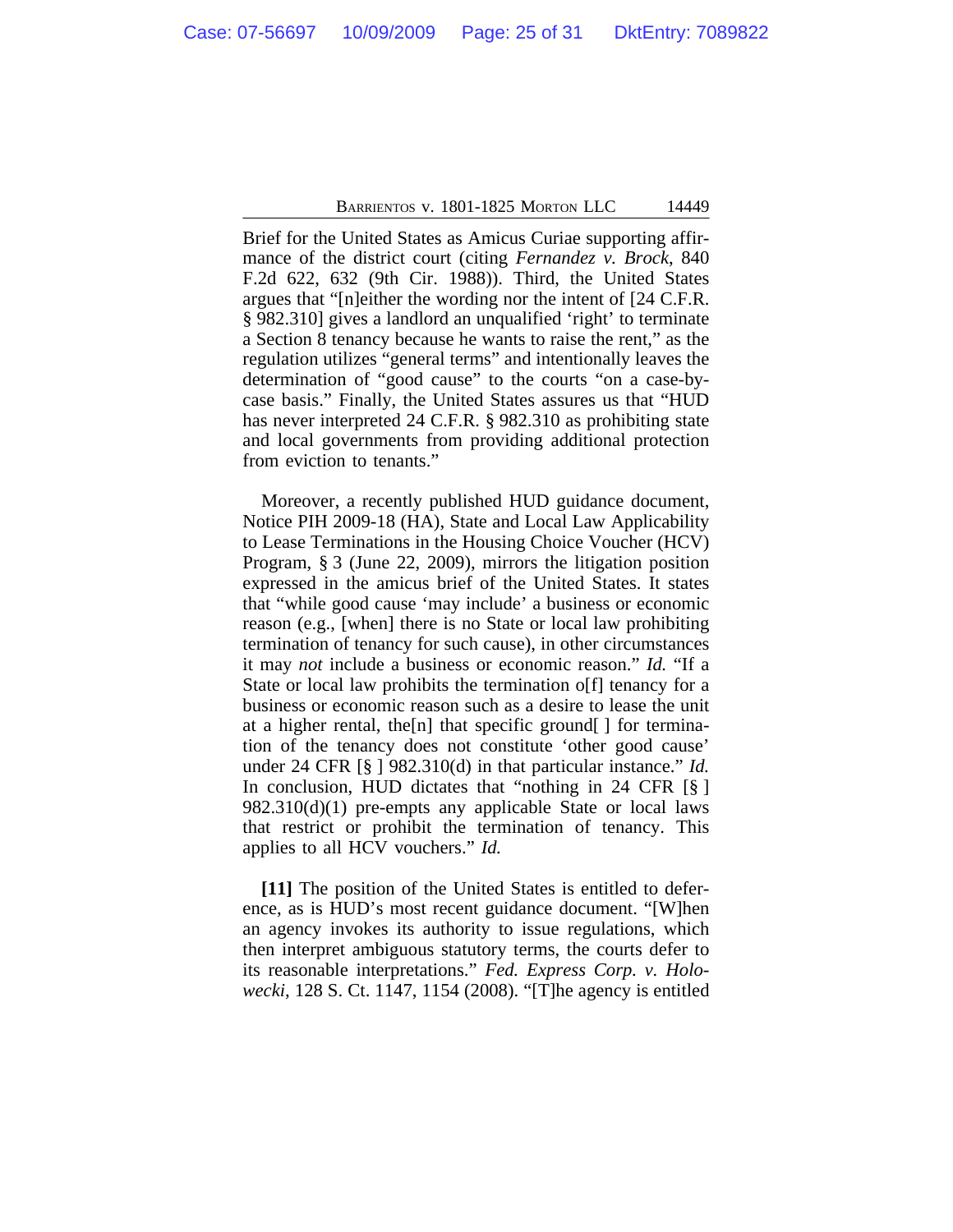to further deference when it adopts a reasonable interpretation of regulations it has put in force." *Id.* at 1155 (citing *Auer v. Robbins*, 519 U.S. 452, 461 (1997) (deferring to the agency's position unless it is "plainly erroneous or inconsistent with the regulation" (internal quotation marks omitted))). Further, an agency's litigation position in an amicus brief is entitled to deference if there is "no reason to suspect that the interpretation does not reflect the agency's fair and considered judgment on the matter." *Auer*, 519 U.S. at 462. And, as explained above, the interpretive policy statements are at least "entitled to a measure of respect under the less deferential *Skidmore* standard." *Fed. Express Corp.*, 128 S. Ct. at 1156 (internal quotation marks omitted). Of course, we do not defer "to an agency's *conclusion* that state law is pre-empted. Rather, we have attended to an agency's explanation of how state law affects the regulatory scheme." *Wyeth*, 129 S. Ct. at 1201. Agencies "have a unique understanding of the statutes they administer and an attendant ability to make informed determinations about how state requirements may pose an obstacle to the accomplishment and execution of the full purposes and objectives of Congress." *Id.* (internal quotation marks omitted); *see also Sprietsma v. Mercury Marine*, 537 U.S. 51, 68 (2002); *Geier*, 529 U.S. at 883. Moreover, while "[t]he weight we accord the agency's explanation of state law's impact on the federal scheme depends on its thoroughness, consistency, and persuasiveness," *Wyeth*, 129 S. Ct. at 1201, HUD has amply demonstrated its thoughtful consideration of, and its commitment to, the principle that local eviction control laws that are more protective of tenants are not preempted by its own "good cause" regulation.

**[12]** Our independent analysis of the statutory language and legislative history, the persuasive reasoning of prior LARSO decisions by us and the Federal Circuit, the litigation position of the United States, and HUD's most recent publication lead us to conclude that the HUD regulation and LARSO do not actually conflict. LARSO does not impede the federal objective of providing affordable housing to low-income families.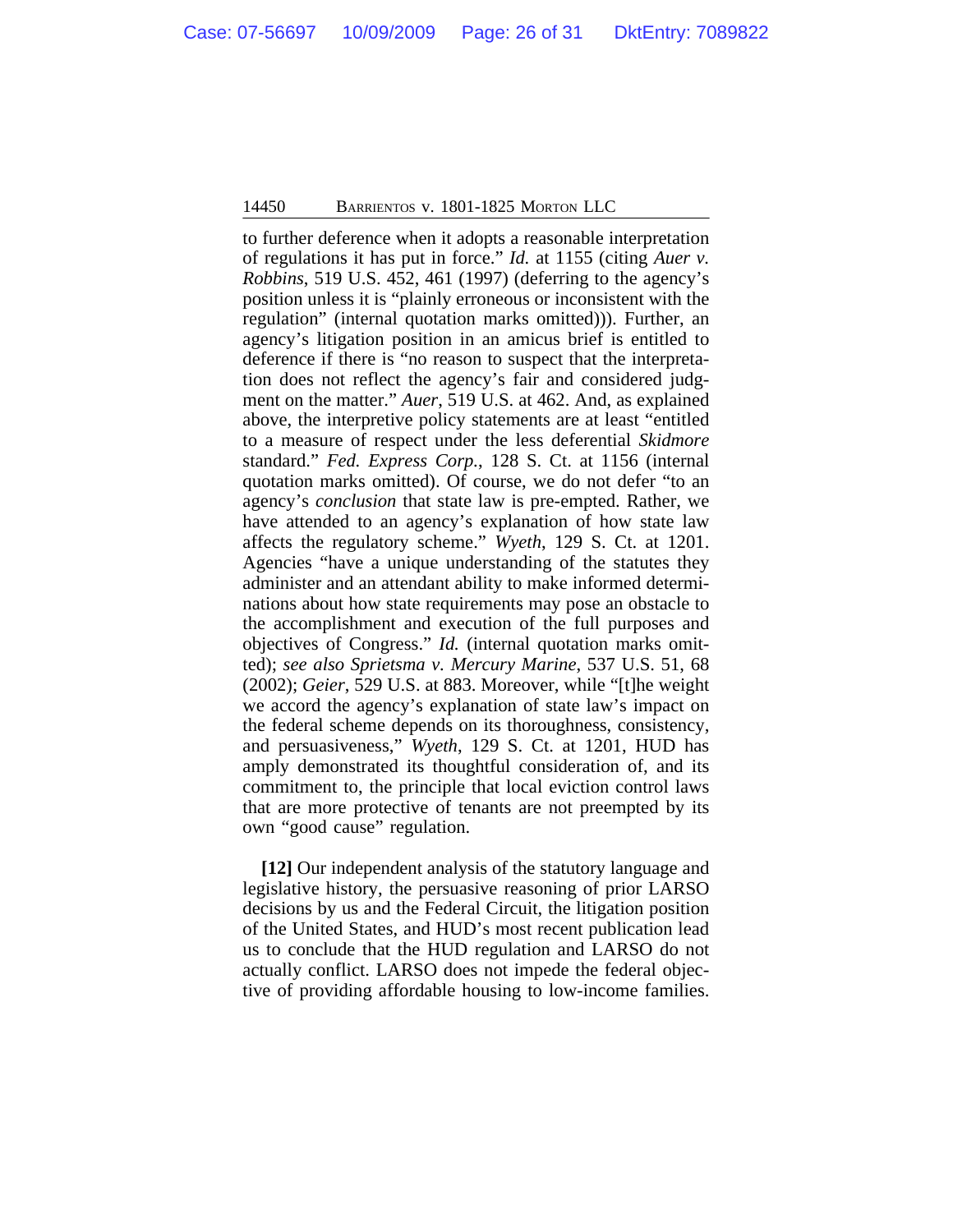LARSO, therefore, is not preempted by 24 C.F.R.  $§ 982.310(d)(1)(iv)$  to the extent the HUD regulation permits eviction in order to obtain a higher rental, in the absence of contrary state or local law.**<sup>8</sup>**

#### **B. Injunction Issued by the District Court**

The district court granted summary judgment to Tenants on the ground that although the HUD regulation and LARSO actually conflict, HUD's regulation exceeded the federal agency's statutory authority. Because we hold there is no actual conflict between LARSO and the HUD regulation, we do not reach the question of whether promulgation of the regulation was within HUD's authority.**<sup>9</sup>** Though we disagree with the district court's reasoning, because we may affirm the district court's judgment "on any ground supported by the record," *Sec. Life Ins. Co. of Am.*, 146 F.3d at 1190, we affirm the grant of summary judgment and the permanent injunction entered by the district court.

Morton also challenges the scope of the injunction, arguing that it must be limited to proscribing it from terminating Tenants in order to raise the rent. The district court enjoined "Defendant and any of its agents from failing to allow the Enhanced Voucher Plaintiffs to remain at Morton Gardens with enhanced voucher assistance," and "from evicting or terminating the tenancy or lease of all Plaintiffs without comply-

**<sup>8</sup>**Amicus California Apartments Association argues that LARSO is preempted by California Civil Code § 1954.535, an issue not raised by Morton on appeal. Morton has thus waived the issue, *see United States v. Gementera*, 379 F.3d 596, 607-08 (9th Cir. 2004), and we typically "do not consider on appeal an issue raised only by an amicus." *Engine Mfrs. Ass'n v. S. Coast Air Quality Mgmt. Dist.*, 498 F.3d 1031, 1043 (9th Cir. 2007) (internal quotation marks omitted). Accordingly, we do not address Amicus's argument on the merits.

**<sup>9</sup>**Because we do not affirm the district court's invalidation of HUD's regulation, we need not decide whether the district court's decision on that ground should be applied only prospectively.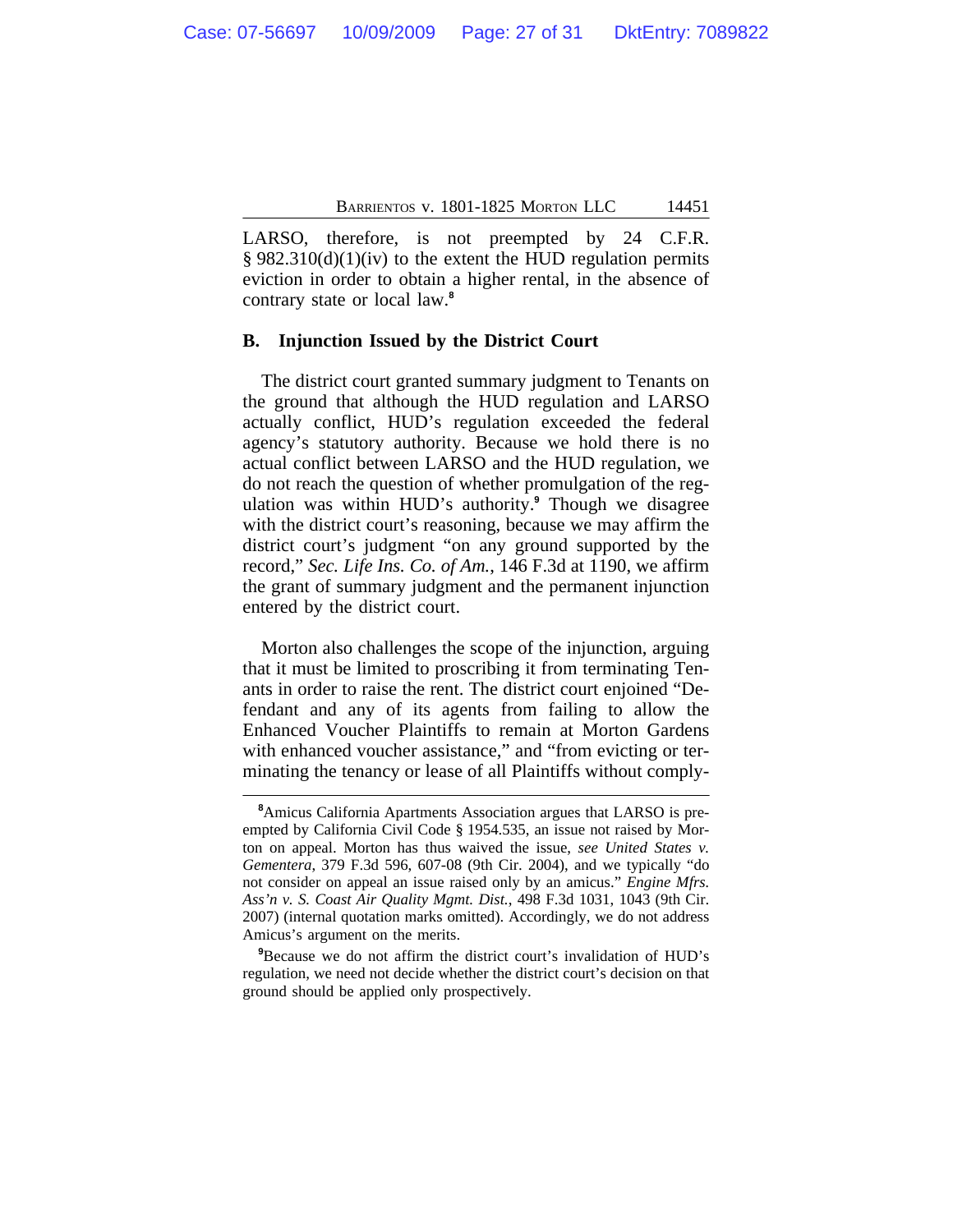ing with all the requirements of [LARSO]." Tenants respond that Morton did not object to the scope of the injunction before the district court and, therefore, has waived the objection. *See Ritchie v. United States*, 451 F.3d 1019, 1026 n.12 (9th Cir. 2006) (concluding that failure to raise an issue before the district court waives it on appeal when the issue involves an exercise of the district court's discretion and the district court "might have been able to deal with the problem"); *see also Conn. Gen. Life Ins. Co. v. New Images of Beverly Hills*, 321 F.3d 878, 883 (9th Cir. 2003) ("This issue is . . . raised for the first time on appeal, and we cannot entertain the argument because further factual development would be required."). We agree with Tenants that Morton waived the objection to the scope of relief by failing to raise it before the district court. Accordingly, we decline to address it.

#### **C. Attorney's Fees**

**[13]** The district court awarded Tenants attorney's fees in the amount of \$180,029.50, based on an attorney's fees provision contained in their leases. California Civil Code § 1717(a) authorizes reasonable attorney's fees "[i]n any action on a contract, where the contract specifically provides that attorney's fees and costs, which are incurred to enforce the contract, shall be awarded either to one of the parties or to the prevailing party." The provision is interpreted liberally. *See Lafarge Conseils Et Etudes, S.A. v. Kaiser Cement & Gypsum Corp.*, 791 F.2d 1334, 1340 n.16 (9th Cir. 1986).

**[14]** Morton contends that Tenants' action is not an "action on a contract" because Tenants sued to enforce their rights under federal housing law and LARSO. We disagree. In *Lafarge*, we awarded attorney's fees to the plaintiff for opposing the defendant's motion to vacate an arbitration award, which was based on a contract. We held that "the underlying contract between the parties is not collateral to the proceedings but plays an integral part in defining the rights of the parties." *Id.* at 1340. By contrast, in *In re Johnson*, 756 F.2d 738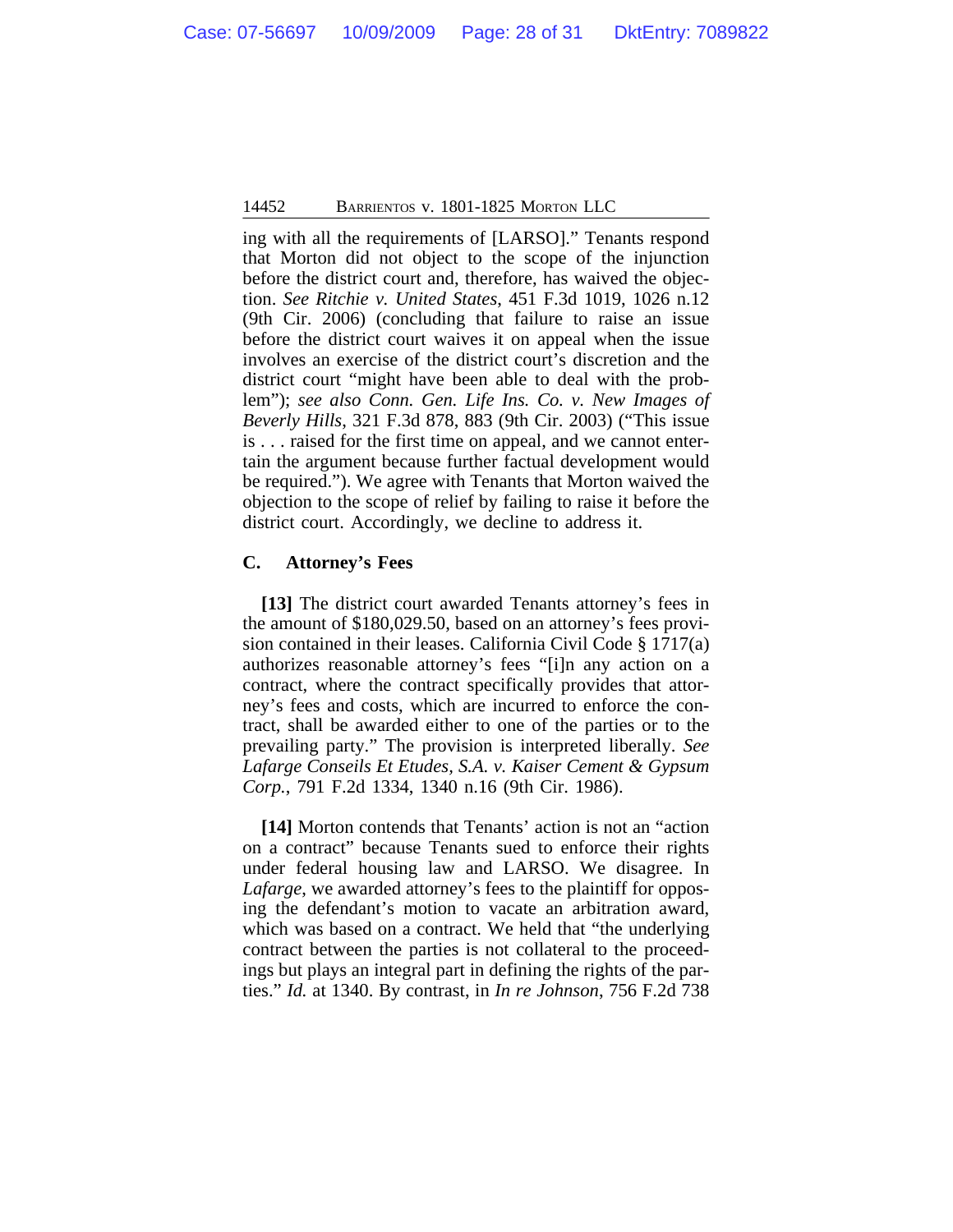(9th Cir. 1985), relied upon by Morton, we refused to award debtors attorney's fees for opposing the creditors' unsuccessful motion for relief from an automatic stay. We held that because the "[s]tay litigation is limited to issues of the lack of adequate protection, the debtor's equity in the property, and the necessity of the property to an effective reorganization," "[t]he validity of the . . . contract underlying the claim is not litigated during the hearing." *Id.* at 740. Here, Tenants' lease contracts are not collateral to the litigation because they incorporate and define the rights and obligations of Tenants and Morton, the applicability of relevant federal and state law, and the role of federal and state actors. Thus, Tenants' action for a declaratory judgment regarding their right to remain in their apartments is properly considered an action "on a contract." As the district court noted, Tenants' "complaint was one to enforce their rights as tenants under the lease."

**[15]** Morton further argues that the district court erred in awarding fees to all Tenants because there were two different fee provisions in the leases, and certain Tenants failed to provide copies of their leases. The district court correctly found that "[t]he 17 leases offered into evidence by Plaintiffs are sufficient to establish entitlement to fees for all Plaintiffs." **10** The merits issues concerning all Tenants were "so factually interrelated that it would have been impossible to separate the activities into compensable and noncompensable time units." *Cruz v. Ayromloo*, 66 Cal. Rptr. 3d 725, 730 (Ct. App. 2007) (alteration and internal quotation marks omitted). Considering that there is no meaningful difference between the relevant portions of the two fee provisions on record, and the lack of

**<sup>10</sup>**Fifteen Tenants submitted leases providing that "[i]f any legal action or proceeding be brought by either party to enforce any part of this Agreement, the prevailing party shall recover . . . reasonable attorney fees and costs." Two Tenants submitted leases providing that "[i]f any legal action or proceeding be brought by either party to enforce any part of this Agreement, the prevailing party shall recover . . . reasonable costs, including attorney's fees." Five Tenants did not submit their leases because they no longer have copies of them, and Morton refused to provide the originals.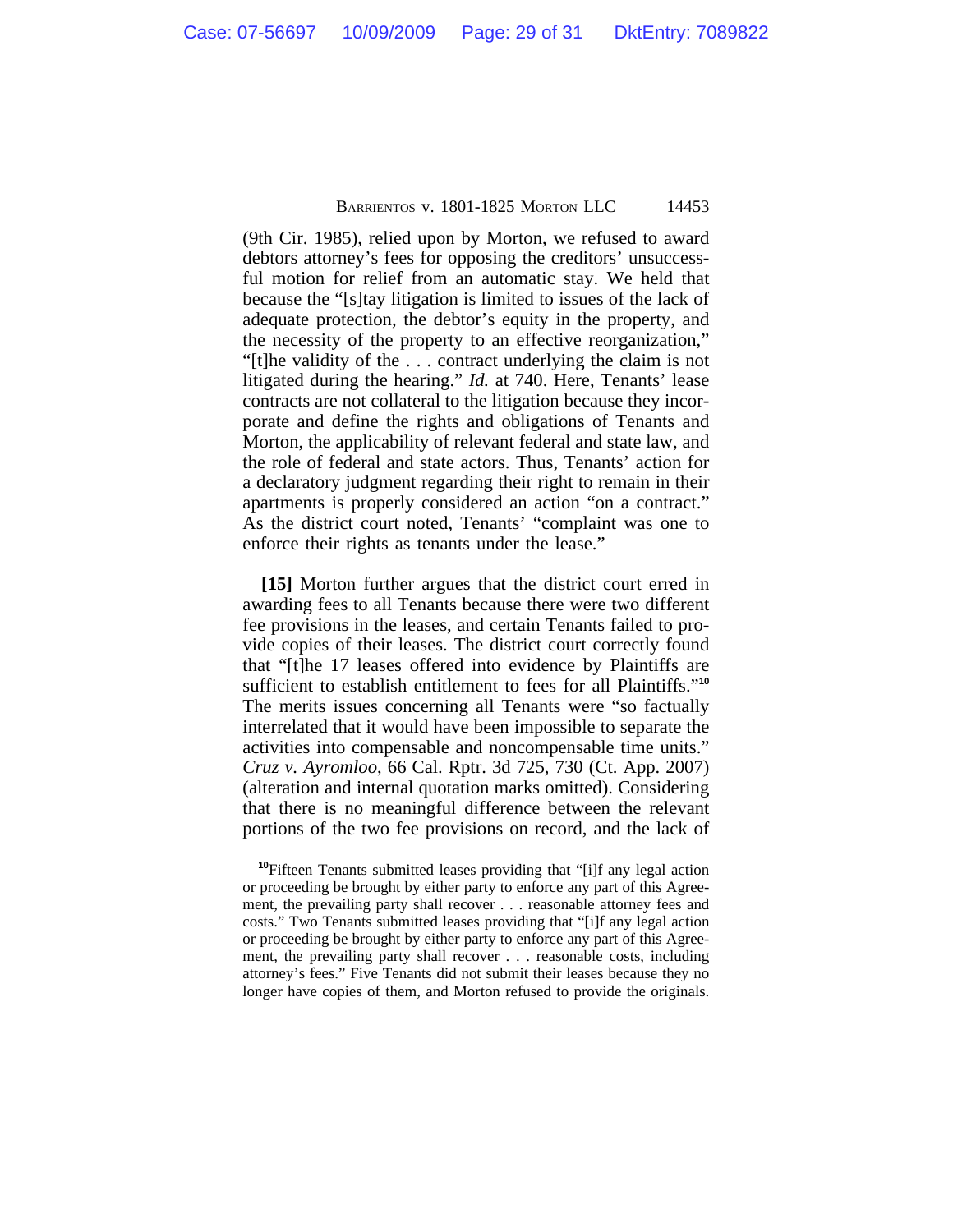evidence that the five leases not in evidence contained materially different fee provisions, we affirm the district court's conclusion.

**[16]** Morton also argues that the district court abused its discretion by failing to hold an evidentiary hearing on the reasonableness of fees. The district court properly concluded that Morton, without reason or justification, failed to submit any evidence opposing the Tenants' contentions of reasonableness, and that there was no reason to grant Morton another opportunity to do so. This does not constitute an abuse of discretion. *See Sablan v. Dep't of Fin. of N. Mar. I.*, 856 F.2d 1317, 1322-23 (9th Cir. 1988).

**[17]** Morton further asserts that the district court should not have considered the leases because they were not entered at the summary judgment stage and proven as damages. Federal Rule of Civil Procedure  $54(d)(2)(A)$  requires that "[a] claim for attorney's fees . . . must be made by motion unless the substantive law requires those fees to be proved at trial as an element of damages." The district court correctly found that California substantive law did not so require, a conclusion evidenced by California Civil Code § 1717(a) itself, which provides that "[r]easonable attorney's fees shall be fixed by the court, and shall be an element of the costs of suit." Therefore, it was not error for the district court to consider as evidence leases entered for the first time on a post-judgment motion for attorney's fees and costs.

Finally, Morton argues that the Legal Aid Foundation of Los Angeles ("LAFLA") is not entitled to attorney's fees because of a statutory prohibition on such fees, *see* 45 C.F.R. § 1642.3, another argument it failed to raise before the district court. Because, as a general rule, we do "not consider an issue not passed upon below," *Dodd v. Hood River County*, 59 F.3d 852, 863 (9th Cir. 1995) (internal quotation marks omitted), we decline to consider this challenge and affirm the district court's award of fees to LAFLA.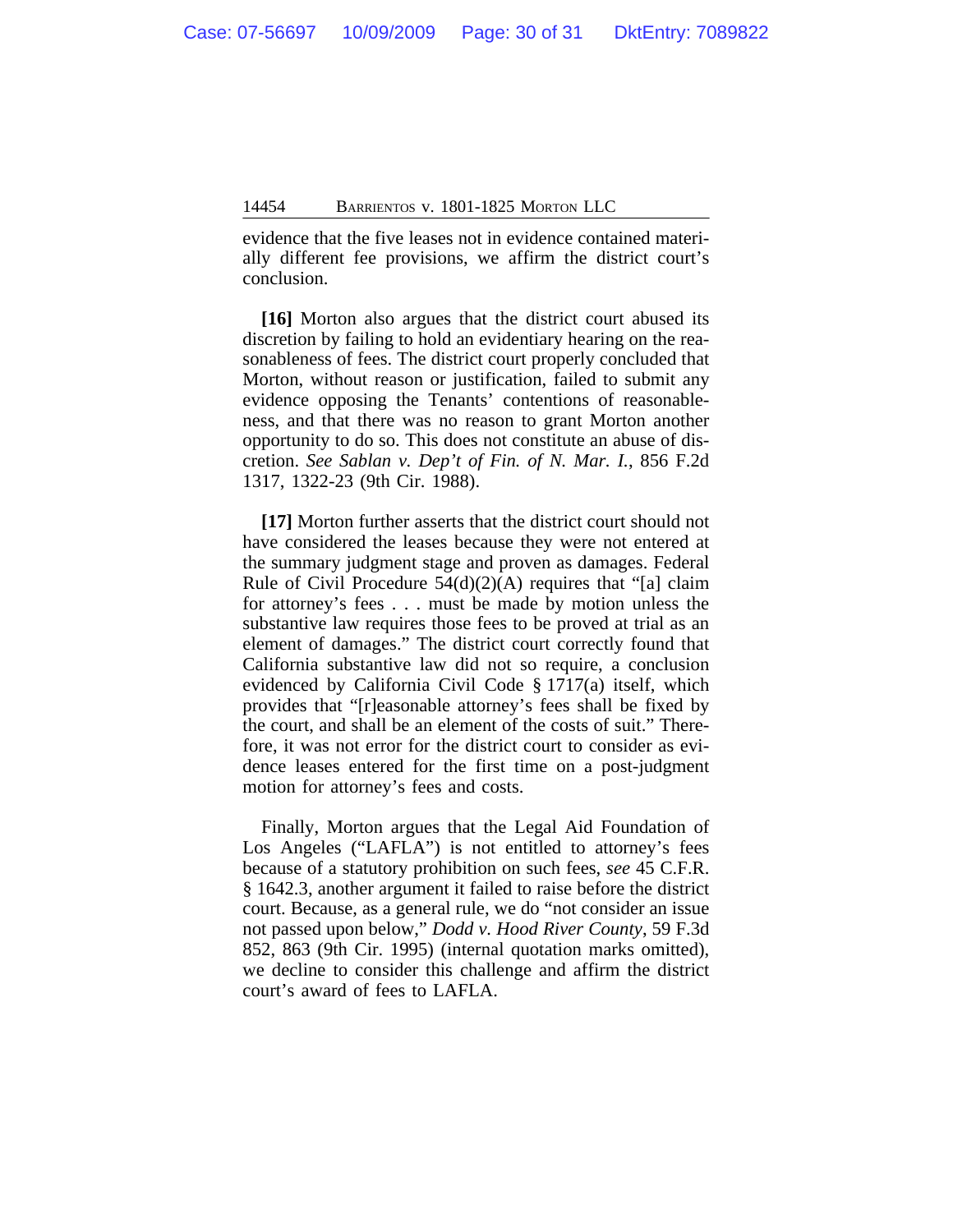#### **IV. CONCLUSION**

We affirm the district court's grant of summary judgment to Tenants. The eviction notices are invalid for failure to comply with LARSO. LARSO is not preempted by HUD's "good cause" regulation because HUD did not intend to preempt local eviction controls when it enacted 24 C.F.R. § 982.310(d)(1)(iv) and LARSO does not pose any obstacle to the accomplishment of HUD's objectives.

We affirm the entry of the permanent injunction and the award of attorney's fees.

#### **AFFIRMED.**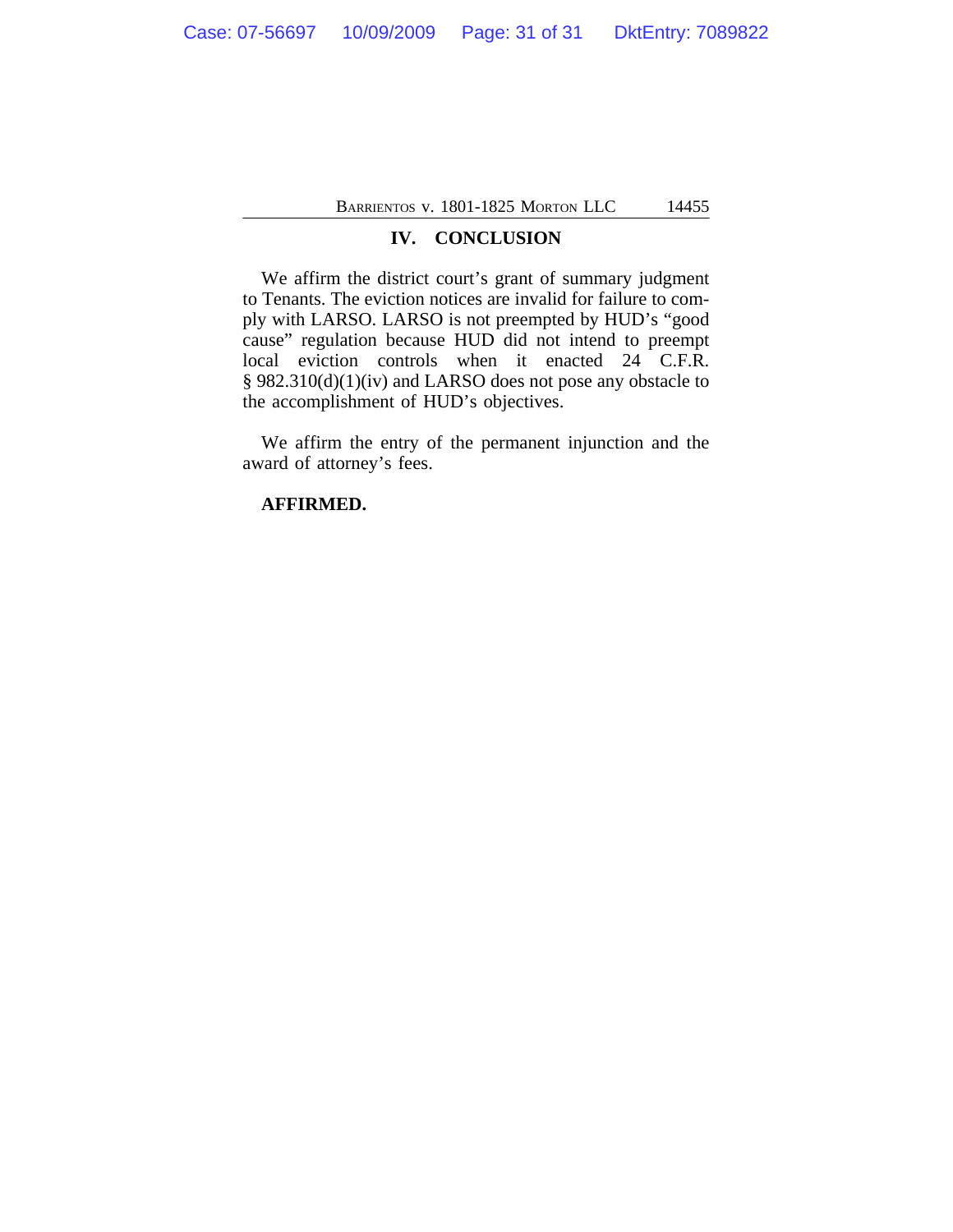# **United States Court of Appeals for the Ninth Circuit Office of the Clerk**

95 Seventh Street; San Francisco, California 94103

# **General Information Judgment and Post-Judgment Proceedings**

### **Judgment**

This Court has filed and entered the attached judgment in your case. Fed. R. App. P. 36. Please note the filed date on the attached decision because all of the dates described below run from that date, not from the date you receive this notice.

### **Mandate (Fed. R. App. P. 41; 9th Cir. R. 41-1 & -2)**

**•** The mandate will issue seven calendar days after the expiration of the time for filing a petition for rehearing or seven calendar days from the denial of a petition for rehearing, unless the court directs otherwise. To file a motion for stay of mandate, file it electronically via the appellate ECF system or by paper with an original and four copies of the motion.

# **Petition for Panel Rehearing (Fed. R. App. P. 40; 9th Cir. R. 40-1) Petition for Rehearing En Banc (Fed. R. App. P. 35; 9th Cir. R. 35-1 to -4)**

# **(1) A. Purpose (Panel Rehearing):**

- A party should seek panel rehearing only if one or more of the following grounds exist:
	- < A material point of fact or law was overlooked in the decision;
	- $\blacktriangleright$  A change in the law occurred after the case was submitted which appears to have been overlooked by the panel; or
	- < An apparent conflict with another decision of the court was not addressed in the opinion.
- Do not file a petition for panel rehearing merely to reargue the case.

# **B. Purpose (Rehearing En Banc)**

- A party should seek en banc rehearing only if one or more of the following grounds exist:
	- $\triangleright$  Consideration by the full court is necessary to secure or maintain uniformity of the court's decisions; or
	- The proceeding involves a question of exceptional importance; or
	- $\blacktriangleright$  The opinion directly conflicts with an existing opinion by another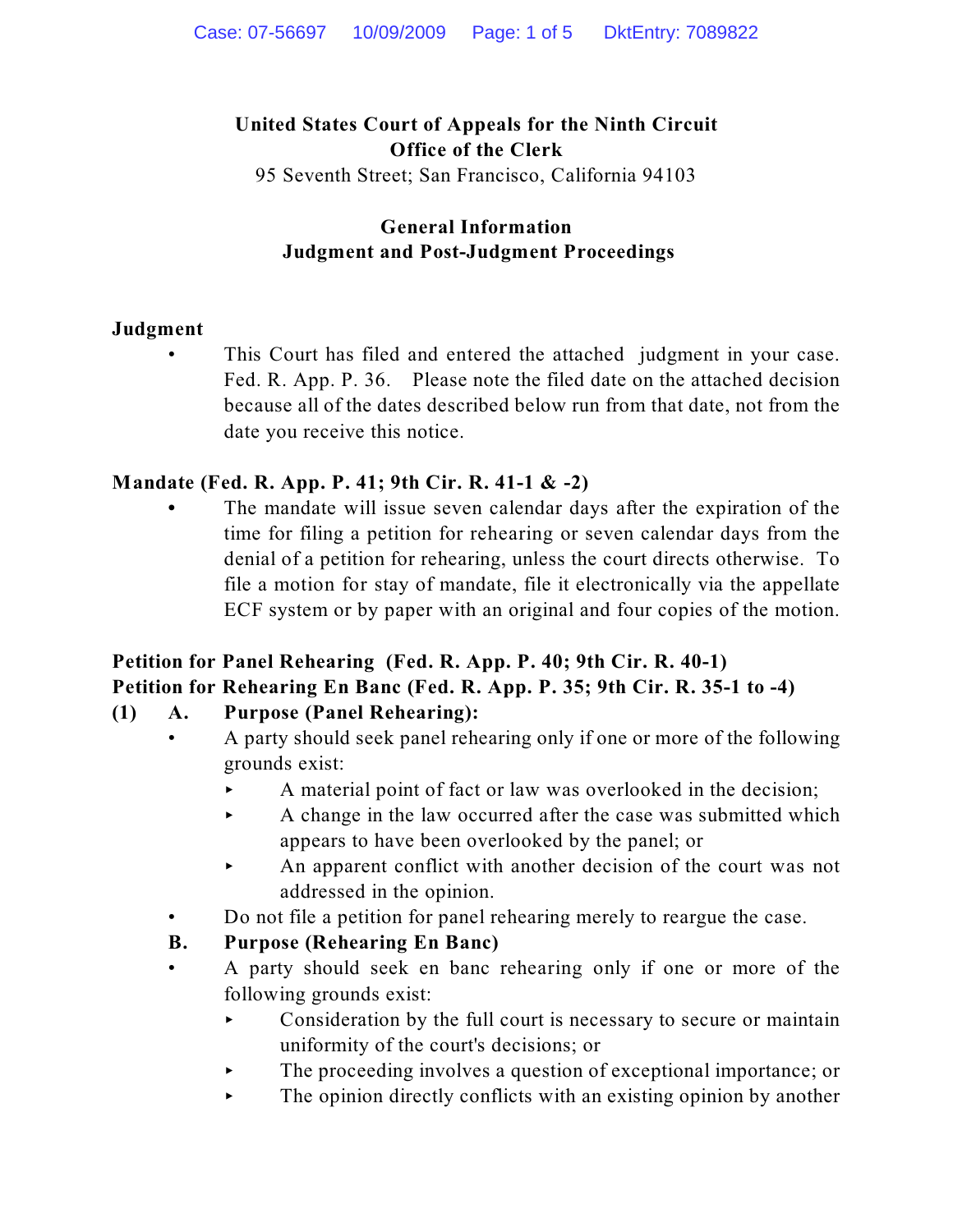court of appeals or the Supreme Court and substantially affects a rule of national application in which there is an overriding need for national uniformity.

# **(2) Deadlines for Filing:**

- < A petition for rehearing may be filed within fourteen (14) days after entry of judgment. Fed. R. App. P. 40(a)(1).
- $\triangleright$  If the United States or an agency or officer thereof is a party in a civil case, the time for filing a petition for rehearing is 45 days after entry of judgment. Fed. R. App. P.  $40(a)(1)$ .
- < If the mandate has issued, the petition for rehearing should be accompanied by a motion to recall the mandate.
- See Advisory Note to 9th Cir. R. 40-1 (petitions must be received on the due date).
- $\blacktriangleright$  An order to publish a previously unpublished memorandum disposition extends the time to file a petition for rehearing to 14 days after the date of the order of publication or, in all civil cases in which the United States or an agency or officer thereof is a party, 45 days after the date of the order of publication. 9th Cir. R. 40-2.

# **(3) Statement of Counsel**

• A petition should contain an introduction stating that, in counsel's judgment, one or more of the situations described in the "purpose" section above exist. The points to be raised must be stated clearly.

# **(4) Form & Number of Copies (9th Cir. R. 40-1; Fed. R. App. P. 32(c)(2))**

- The petition shall not exceed 15 pages unless it complies with the alternative length limitations of 4,200 words or 390 lines of text.
- The petition must be accompanied by a copy of the panel's decision being challenged.
- An answer, when ordered by the Court, shall comply with the same length limitations as the petition.
- If an unrepresented litigant elects to file a form brief pursuant to Circuit Rule 28-1, a petition for panel rehearing or for rehearing en banc need not comply with Fed. R. App. P. 32.
- The petition or answer must be accompanied by a Certificate of Compliance found at Form 11.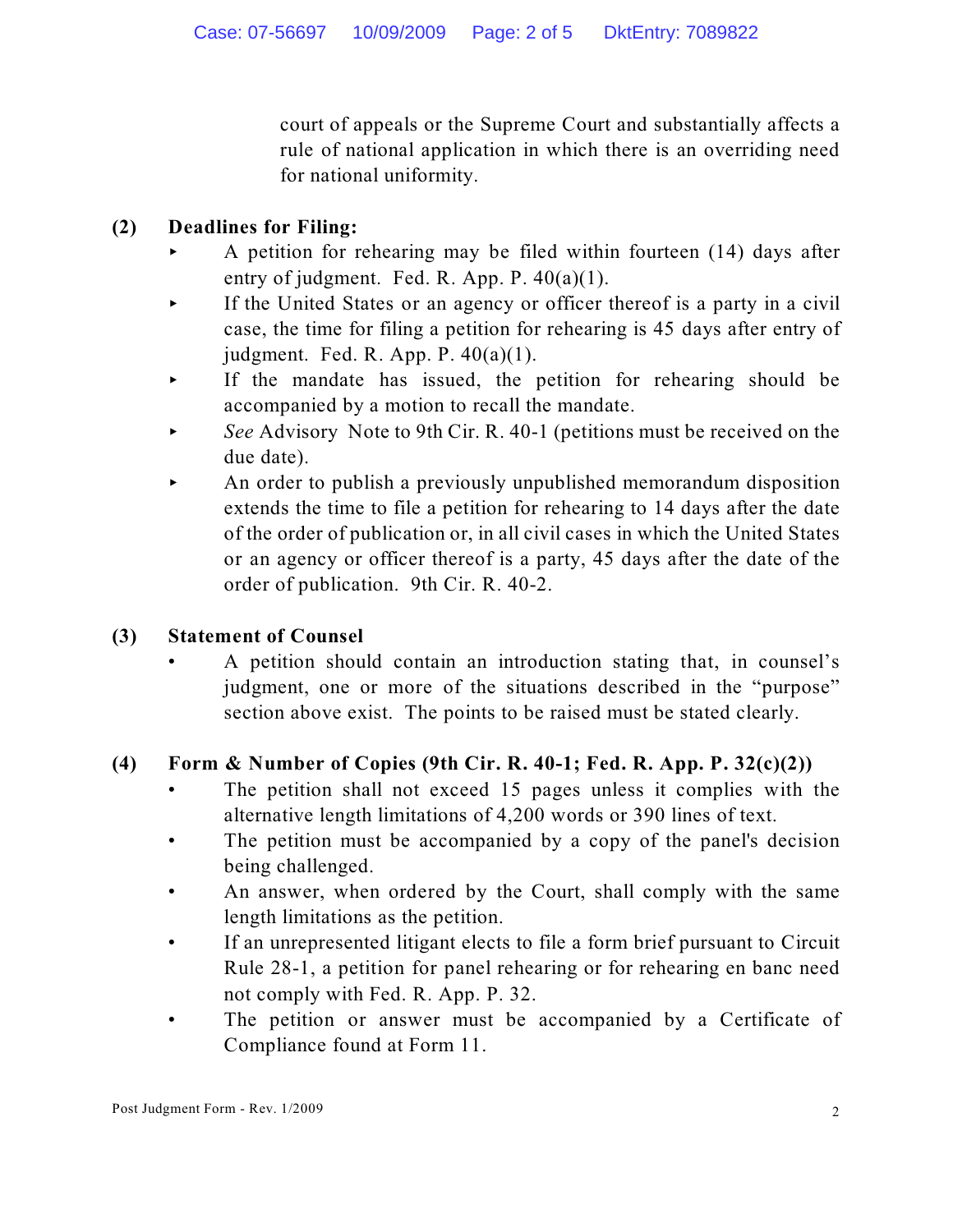- If a petition is filed electronically via the appellate ECF system, no paper copies are required.
- If filing a petition for panel rehearing by paper, submit an original and 3 copies.
- If filing a petition for rehearing en banc by paper, submit an original and 50 copies.

### **Bill of Costs (Fed. R. App. P. 39, 9th Cir. R. 39-1)**

- The Bill of Costs must be filed within 14 days after entry of judgment.
- See Form 10 for additional information.

### **Attorney's Fees**

- Circuit Rule 39-1 describes the content and due dates for attorney fee applications.
- All relevant forms are available on our website [www.ca9.uscourts.gov](http://www.ca9.uscourts.gov) or by telephoning (415) 355-7806.

### **Petition for Writ of Certiorari**

• Please refer to the Rules of the United States Supreme Court at [www.supremecourtus.gov](http://www.supremecourtus.gov)

# **Counsel Listing in Published Opinions**

- Please check counsel listing on the attached decision.
- If there are any errors in a published opinion, please send a letter **in writing within 10 days** to:
	- < West Publishing Company; 610 Opperman Drive; PO Box 64526; St. Paul, MN 55164-0526 (Attn: Kathy Blesener, Senior Editor);
	- $\triangleright$  and electronically file a copy of the letter via the appellate ECF system by using "File Correspondence to Court."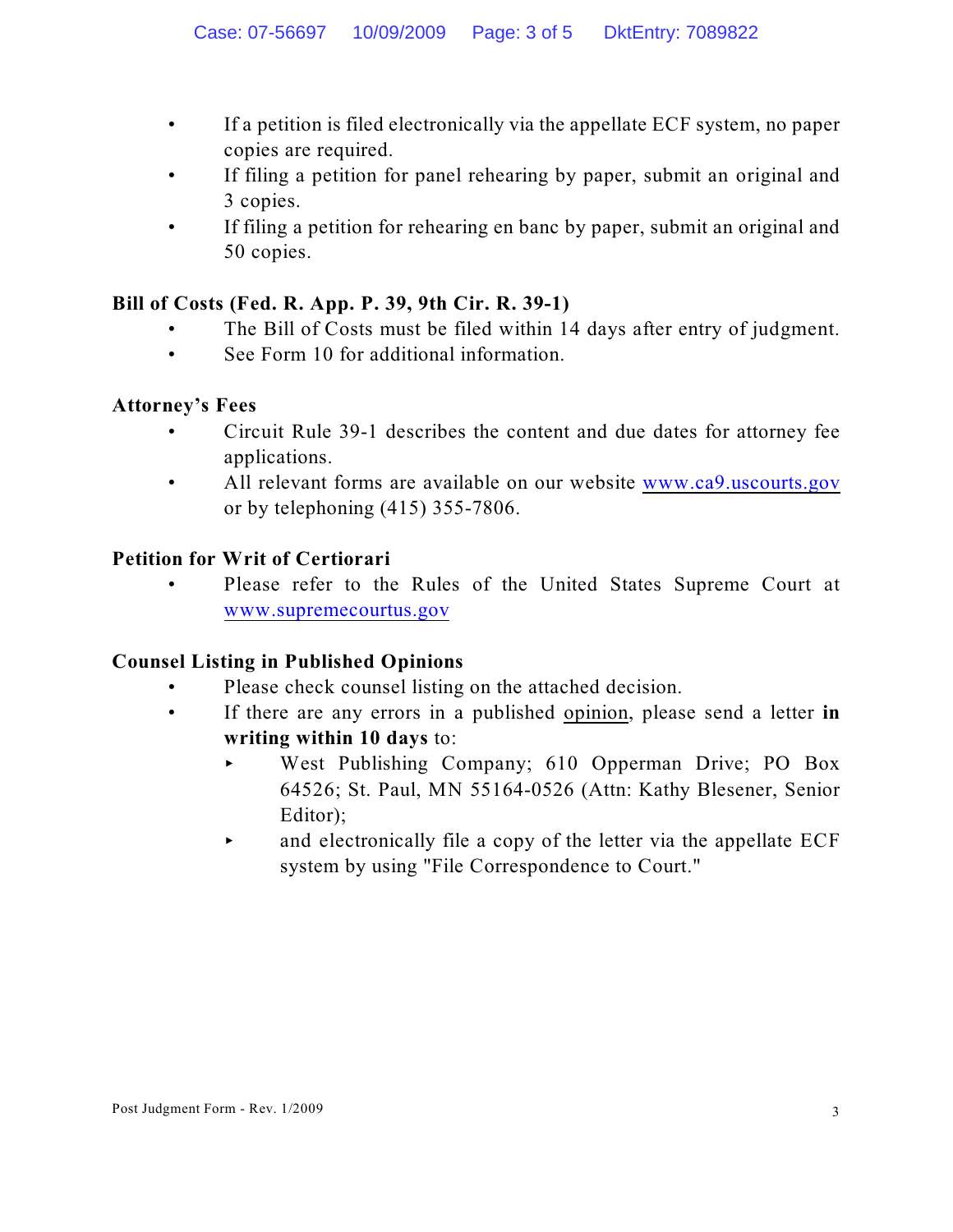# **United States Court of Appeals for the Ninth Circuit**

### **BILL OF COSTS**

**Note:** If you wish to file a bill of costs, it MUST be submitted on this form and filed, with the clerk, with proof of service, within 14 days of the date of entry of judgment, and in accordance with 9th Circuit Rule 39-1. A late bill of costs must be accompanied by a motion showing good cause. Please refer to FRAP 39, 28 U.S.C. § 1920, and 9th Circuit Rule 39-1 when preparing your bill of costs.

|                                                            | V. | 9th Cir. No. $\vert$ |  |
|------------------------------------------------------------|----|----------------------|--|
| The Clerk is requested to tax the following costs against: |    |                      |  |

| <b>Cost Taxable</b><br>under FRAP 39,<br>28 U.S.C. § 1920,<br>9th Cir. R. 39-1 | <b>REQUESTED</b><br>Each Column Must Be Completed |                   | <b>ALLOWED</b><br>To Be Completed by the Clerk |                      |                    |                   |                    |                      |
|--------------------------------------------------------------------------------|---------------------------------------------------|-------------------|------------------------------------------------|----------------------|--------------------|-------------------|--------------------|----------------------|
|                                                                                | No. of<br>$Docs.*$                                | Pages per<br>Doc. | Cost per<br>Page**                             | <b>TOTAL</b><br>COST | No. of<br>$Docs.*$ | Pages per<br>Doc. | Cost per<br>Page** | <b>TOTAL</b><br>COST |
| <b>Excerpt of Record</b>                                                       |                                                   |                   | $\mathbb{S}$                                   | \$                   |                    |                   | 8                  | \$                   |
| <b>Opening Brief</b>                                                           |                                                   |                   | $\mathbb{S}$                                   | $\mathbb{S}$         |                    |                   | $\mathbb{S}$       | \$                   |
| Answering Brief                                                                |                                                   |                   | \$                                             | \$                   |                    |                   | S.                 | \$                   |
| Reply Brief                                                                    |                                                   |                   | \$                                             | $\mathbb{S}$         |                    |                   | l\$                | \$                   |
| Other                                                                          |                                                   |                   | \$                                             | $\mathbb{S}$         |                    |                   | $\sqrt{3}$         | \$                   |
|                                                                                |                                                   |                   | TOTAL:                                         | \$                   |                    |                   | TOTAL:             | \$                   |